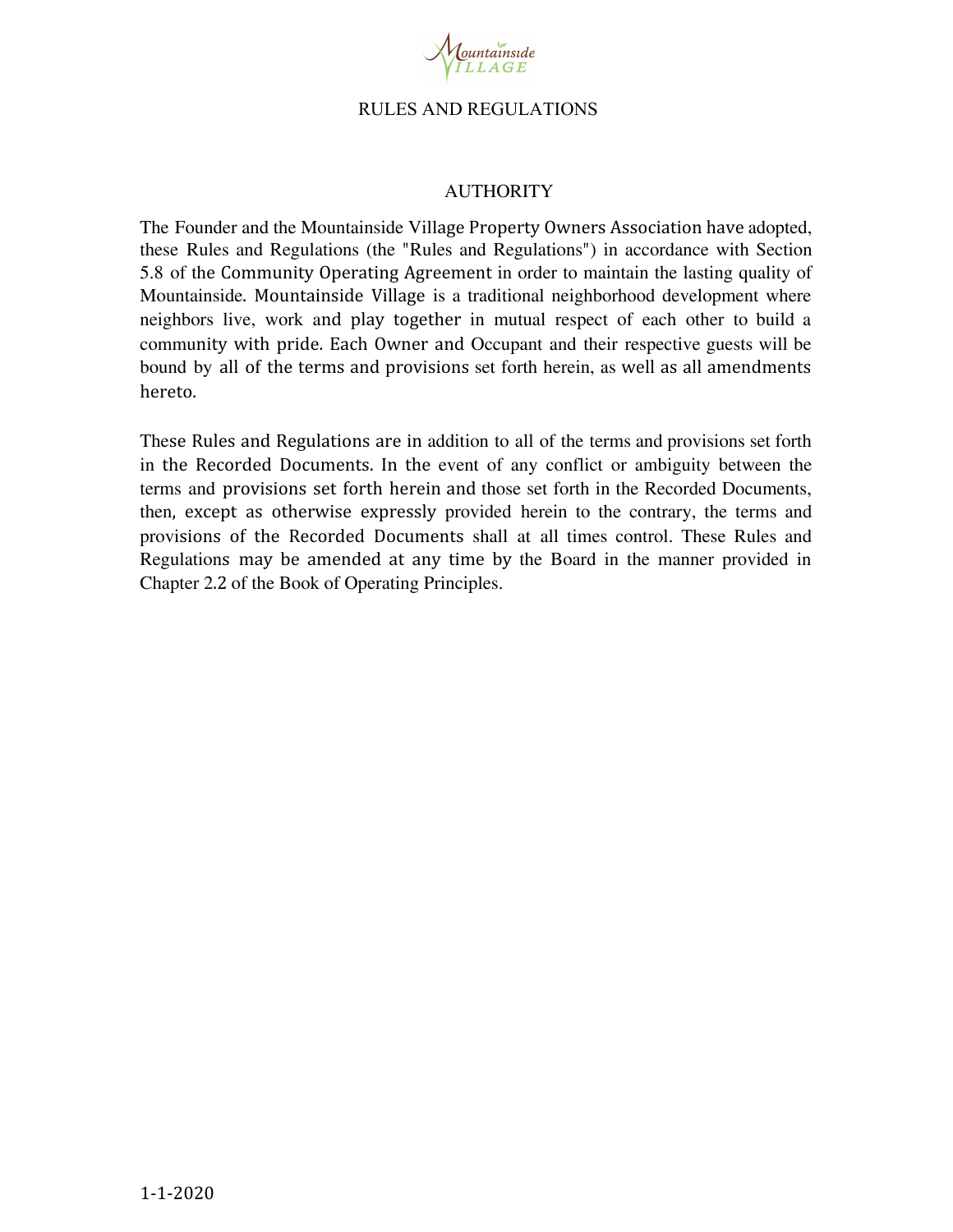

#### 1. PLAN APPROVAL

No buildings or other improvements of any nature whatsoever shall be constructed on any Lot unless the plans and specifications for such building or other improvements have been approved by the Mountainside Village Design Review Committee.

## 2. UNDERGROUND UTILITIES

All utility lines, pipes, tanks, conduit and wiring for electrical, gas, telephone, water, sanitary sewer, cable television and any other utility service for any portion of Mountainside Village shall be installed and maintained below ground; provided, however, that the foregoing shall not be applicable to temporary above-ground utility lines, conduit and wiring utilized during the construction of any improvements on a Lot. Any propane tanks 100 gallons or smaller are not required to be buried, but must blend in with the house/landscaping plan as required by the Design Review Committee.

## 3. LANDSCAPING

Except to the extent provided to the contrary in the Landscaping Regulations, which constitute part of the Design Code, or unless otherwise approved in writing by the Design Review Committee, the following shall be applicable to all Lots:

- a. No plant materials shall be placed or permitted to remain on any Lot if the same would interfere with or obstruct traffic sight lines for any of the Common Roads. The determination of whether any such obstruction exists shall be made by the Design Review Committee, whose determination shall be final, conclusive and binding on all Owners.
- b. No fences, walls, rocks, or other substances shall be placed on any Lot unless otherwise approved in writing by the Design Review Committee. No bird baths or feeders, wood carvings, plaques, other types of home crafts, fountains, reflectors, statues, sculptures and/or ornaments, lawn furnishings, artificial plants, bird houses or other fixtures and accessories shall be placed or installed on or within the front or side yards of any Lot which would be visible from any street (other than rear lanes) unless otherwise approved in writing by the Architectural Review Committee.
- c. Temporary or holiday decorations (e.g., Christmas trees and lights, pumpkins, Easter decorations, etc.) shall not be placed or installed on any Lot or on the exterior of any improvements on a Lot earlier than forty-five (45) days prior to the date of such holiday and shall be promptly removed no later than thirty (30) days following the date of such holiday. In no event shall any temporary or holiday decorations remain on any Lot or on the exterior of any improvements on a lot more than seventy-five (75) consecutive calendar days in any calendar year.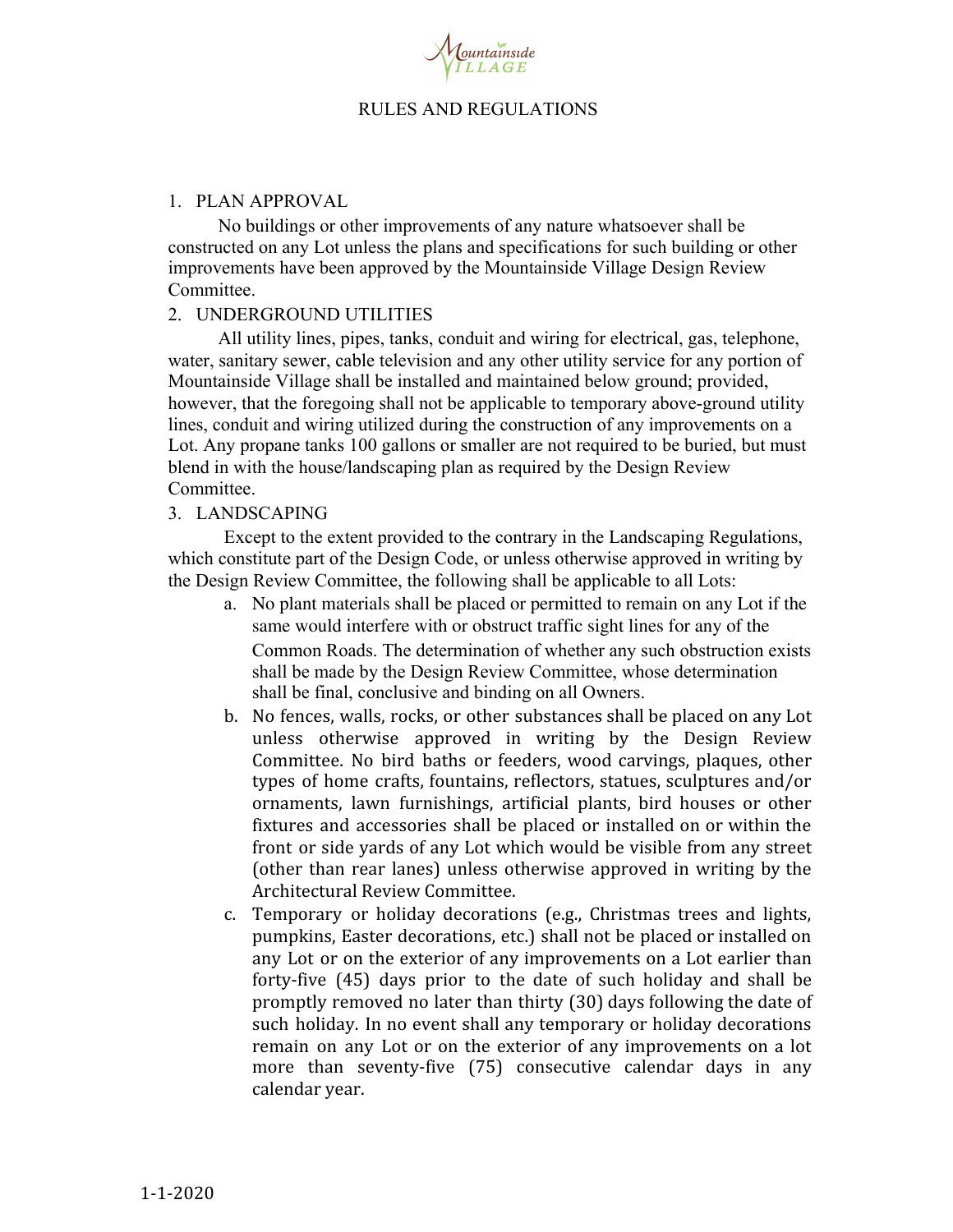

## 4. EXTERIOR LIGHTING

No exterior flood lighting is allowed on any Lot. All exterior lighting on any Lot, including, without limitation, free-standing lighting, must conform to the requirements of the Mountainside Village Design Code and the City of Victor regulations. All lighting fixture shall have a horizontal cut off to prevent over lighting of the night sky. Exterior lighting that shines directly into neighbors windows (at greater than 0.25 foot-candles) is prohibited.

# **5. PARKING**

a. Parking in Rear Lanes.

No vehicles or other personal property shall be parked or allowed to remain in any of the rear lanes easements or the streets that interfere with vehicular or pedestrian access through such rear lane or access into or out of any garages situated on such rear lane. Parking shall be outside of the easements so as not to interfere with snow plowing or snow storage. The easements are generally 20' wide. Vehicles or other personal property belonging to guests, renters, etc. of property owners shall be treated as the responsibility of the property owner.

- b. In all parking lots,
	- i. One parking permit for overflow parking will be allocated to each property. Access to overflow parking is temporarily granted by the Founder and may become inaccessible when village center buildings are completed, and parking is assigned to those structures. Parking permits are required in common parking lots for all overnight parking.
	- ii. Overflow parking is for property owners in residence and their guests only. Parking permits cannot be used for vehicles owned by individuals who are not residing in or visiting Mountainside Village.
	- iii. Parking permits may be used for overflow parking of vehicles in the "North Lot", or "East Lot". Parking permits must be placed on, or in, vehicles and trailers must be visible from the outside the vehicle.
	- iv. Parking areas are for vehicles only. Nothing else can occupy parking space without prior authorization from the MsVPOA.
	- v. For parking lots that are plowed in winter, during snow plowing season, vehicles must be moved between plowings to allow the contractor to plow snow. As of October, 2020, only the North Lot is plowed.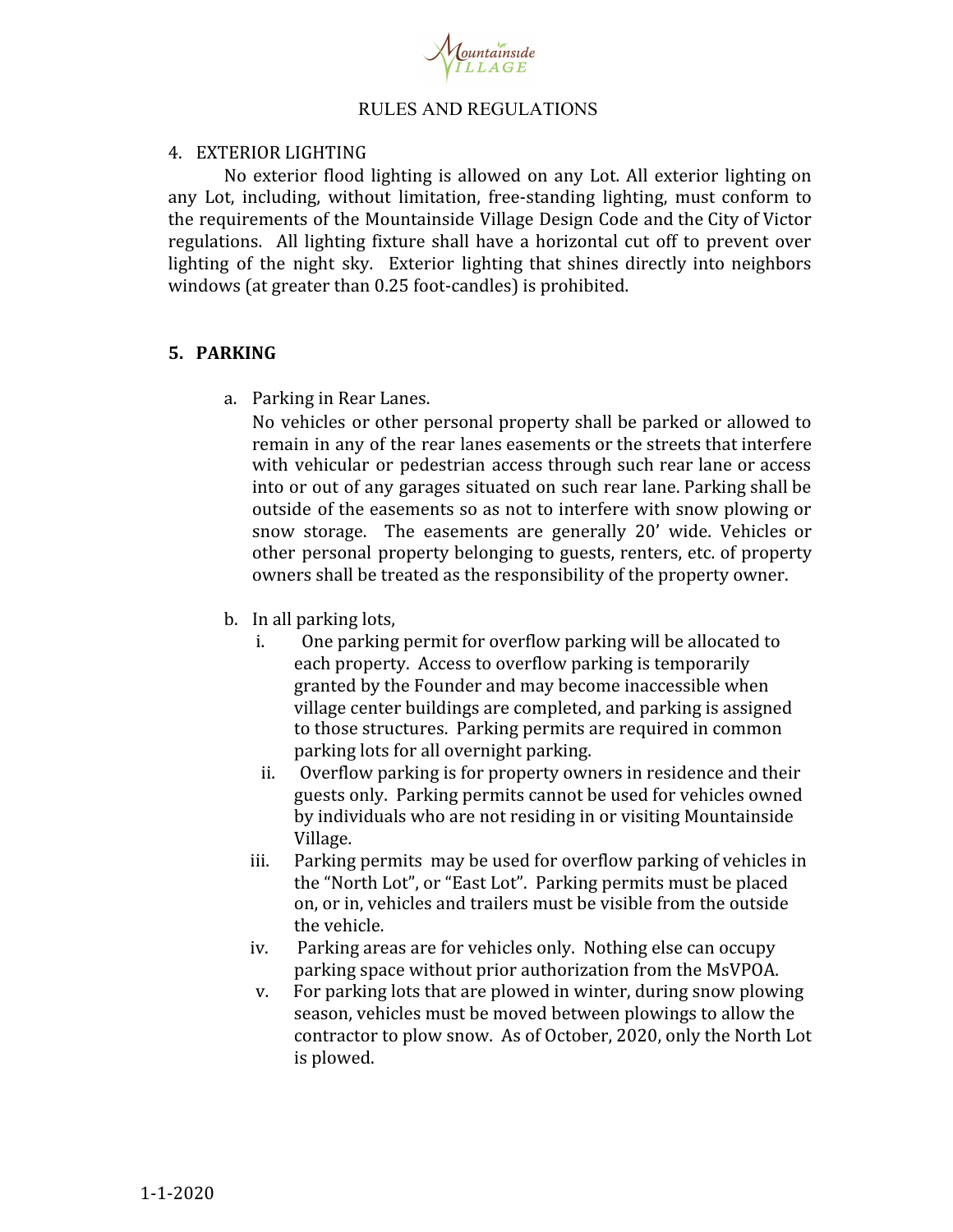

- vi. For special events where the POA has been notified and granted permission, in advance, more than one parking space can be used without displaying parking permits.
	- vii. Parking must be perpendicular and not hinder traffic. Vehicles and trailers will occupy ONE parking space. viii. Vehicles or trailers that do not comply with the Rules and Regulations for parking may be towed at the owner's expense.
- ix. Adherence to the parking Rules and Regulations are 100% the responsibility of the property owner who is identified on the parking permit used in association with vehicles or trailers. The POA will contact ONLY the property owner who is identified on passes or permits, and who will be responsible for resolving issues in less than 24 hours.
- c. North Parking Area. (North of Village Green with access to Green Lane)
	- i. No time limit for parking vehicles (motorized, for personal use) that are used for transportation at least every 14 days. (see Definitions above.)
	- ii. Parking permits must be displayed for vehicles parked overnight. (see "All parking lots" above.)
	- iii. Vehicles are limited to one conventional parking space and will be parked perpendicular without hindering traffic. (i.e., the North Lot cannot be used for oversized vehicles.)
	- iv. Trailers are not allowed in the North Lot. However, trailers can use the East Lot when the POA is notified
- d. East Lot Parking Area. (East of Village Way)
	- i. Overflow parking of personal vehicles is allowed in the East Lot as for the North Lot (with regular use). In addition...
	- ii. Parking for up to 6 months (i.e., storage) is allowed for trailers and campers with an "East Lot Permit". Permits are obtained from the POA.
	- iii. Oversized vehicles (larger campers that may occupy more than one space) are permitted if the POA is notified and grants permission in advance.
	- iv. Oversized permit with two week maximum in any 6 month time period. For owners or residents of MsV only.
	- v. The East Lot is currently not be plowed in winter. It is the responsibility of the owners of permits to facilitate access to their vehicles, trailers, campers, etc.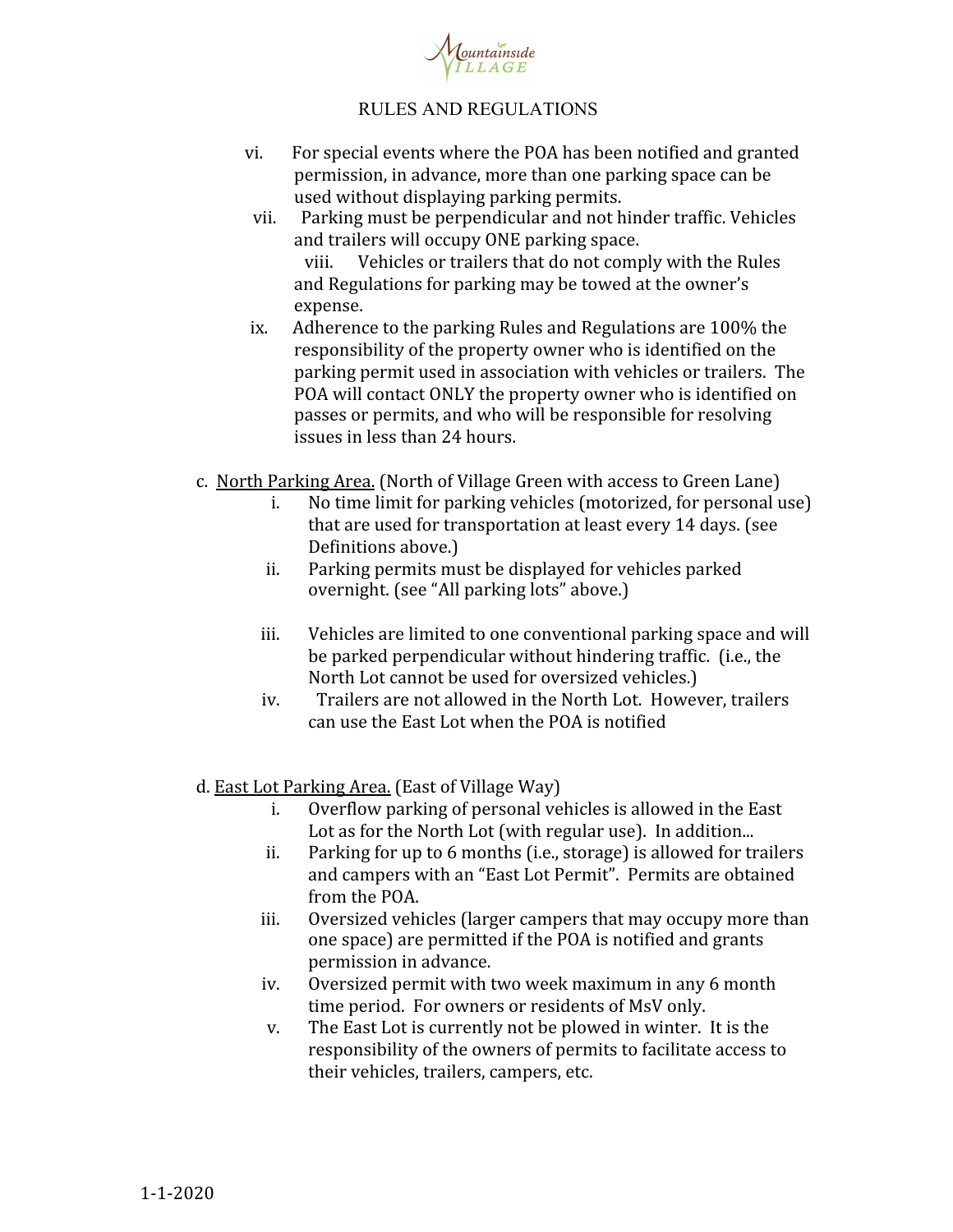

vi. Trailers, campers, etc. left beyond time period granted by permit may be towed at owner's expense

e. Village Way Parking Area. (On Village Way, Pavilion Area, both sides of street)

- i. No overnight parking.
- ii. Oversize vehicles may be parked, daytime only, on the east side of Village Way.

f. On City Mountainside Village Streets

- i. Daytime use only during the plowing season.
- ii. Please take care to park only on the street. Parking on the lawn areas can damage the in-ground sprinkler system.
- iii.

g. Parking Definitions:

Overflow parking**:** Parking spaces that are identified by the POA and can be occupied for day use, or overnight with a property owner's parking pass clearly visible on or in the vehicle. Overflow parking means parking of vehicles or trailers of property owners or their guests that cannot otherwise be accommodated on the property of the property owner (who possess the parking pass).

Vehicles: Motorized vehicles that are operational, for personal use only, are legally used for travel on public roadways, and used for transportation. (No business vehicles.)

Trailers: Non-motorized vehicles, commonly used for camping or to transport boats, recreational equipment, etc.

Storage: Anything that occupies parking space for more than 14 days without being used for transportation.

Regular Use: A vehicle that is operational and used for personal transportation at least once every 14 days.

# 6. WINDOWS, WINDOW TREATMENTS AND DOORS

a. Highly Reflective glass shall not be permitted on the exterior of any building. No foil or other reflective materials shall be installed on any windows or used for sunscreens, blinds, shades or other purposes.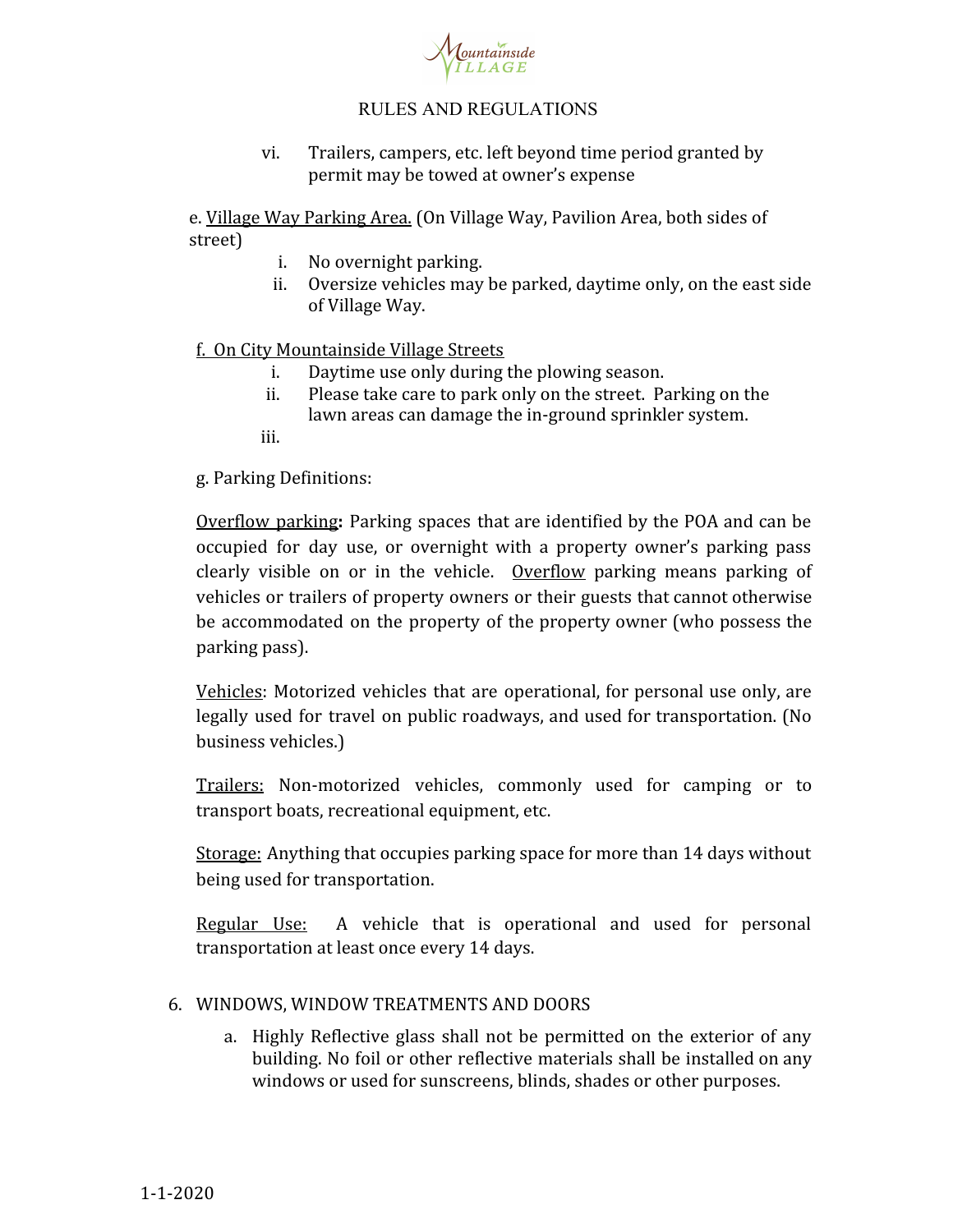

b. The Design Review Committee may adopt guidelines for the types of windows and materials from which windows may be constructed on any building. Burglar bars or doors shall not be permitted. Wooden screen doors and wooden storm doors may be used on any building subject to the written approval of the same by the Design Review Committee. No lightweight aluminum or metal storm doors with glass fronts shall be allowed on any building front. Appropriate window treatments shall be used on all windows. Sheets, bed linens, blankets and paper or plastic bags are not acceptable window treatments.

## 7. SATELLITE DISHES, ANTENNAE, CONDUIT AND WIRING.

One satellite dish shall be allowed on each Residential Unit provided that the dish is no more than eighteen (18) inches in diameter and is installed in a location and color approved by the Design Review Committee. No radio antenna, radio receiver or other similar device shall be attached to or installed on any Lot or any improvements thereto unless the same is (i) contained entirely within the interior of a building; (ii) not visible from any public streets (other than alleyways) or any adjacent Lot, with the exception of wireless broadband network antennas; and (iii) approved by the Design Review Committee. No radio or television signals or any other form of electromagnetic radiation or transmission shall be permitted to originate from any Lot or any improvement thereto which may interfere with the reception of radio or television signals within Mountainside Village or any other real property situated in close proximity to Mountainside Village. No exposed cable, wiring or conduit shall be installed along the outside walls or on the roofing of any building.

# 8. DRIVEWAYS AND SIDEWALKS

All front-loading driveways (i.e., driveways which connect directly to a street other than a rear lane) shall be constructed of materials approved by the Design Review Committee. To the extent any Owner or Occupant or any of their respective builders, contractors, subcontractors, agents, employees, guests or invitees damage or destroy any of the Common Roads or any sidewalks, curbing or retaining walls within Mountainside Village which constitute part of the Neighborhood Commons or Common Roads, then the Owner of such Lot shall promptly cause, at such Owner's sole cost and expense, such damaged Common Roads, sidewalks, curbing or retaining walls to be repaired and replaced in accordance with any and all requirements of the POA.

# 9. OUTDOOR FURNITURE, CLOTHES LINES, RECREATIONAL AND MISCELLANEOUS ITEMS

a. No interior furniture or furnishings (i.e., sofas, appliances, etc.) shall be permitted to remain on the exterior of any Lot in a location visible from the Common Roads; however, except as set forth below, porch swings, rocking chairs, gliders and other types of outdoor furniture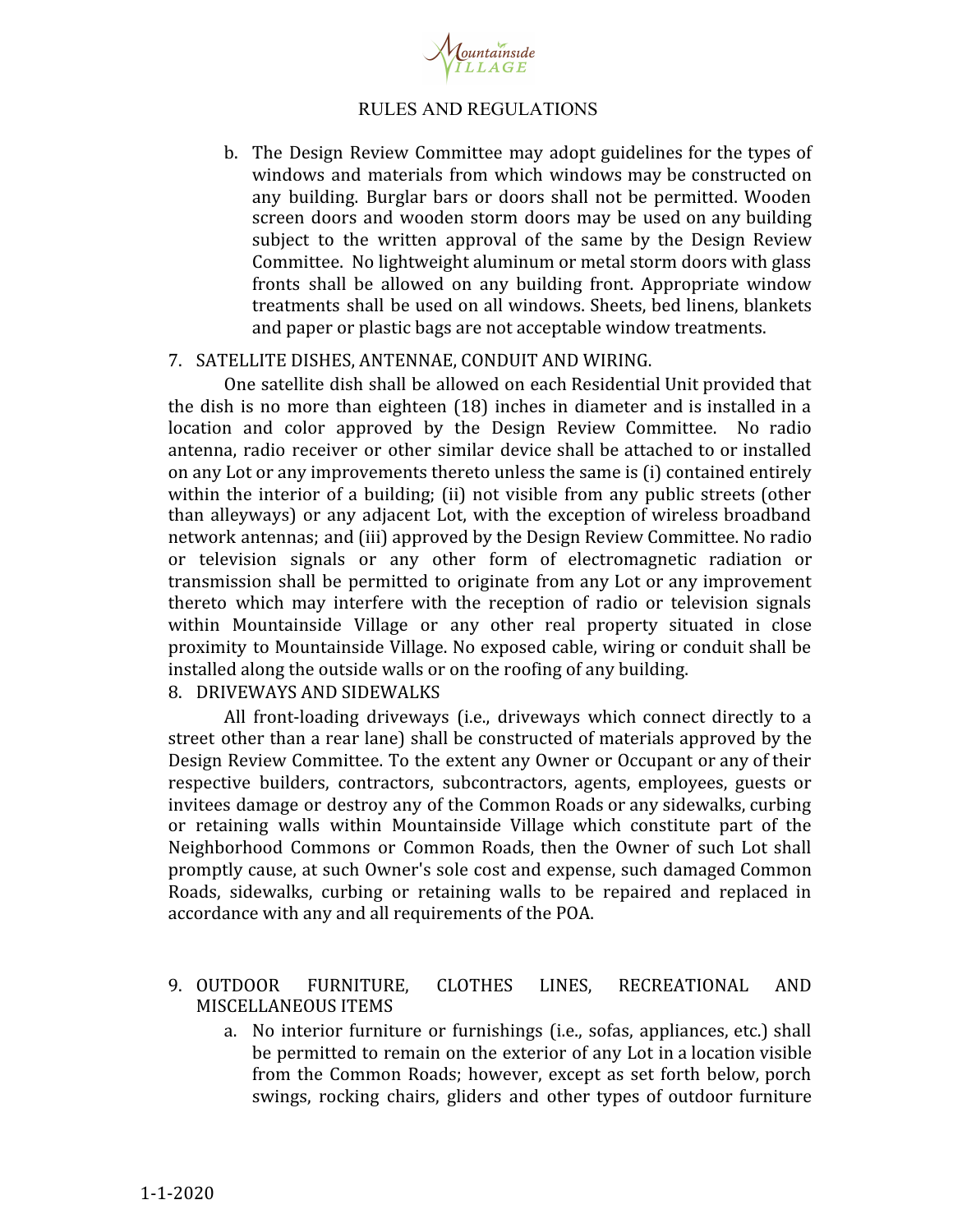

shall be allowed. Notwithstanding the foregoing, no molded plastic furniture or furnishings shall be allowed on the front portals of any Residential Units. All front portals must be kept in a neat and orderly condition at all times.

- b. Wood piles, free-standing playhouses, tree houses, children's toys, swing sets, jungle gyms, trampolines and other outdoor and recreational or play equipment and appurtenances shall be located, to the extent practicable, so that the same are not directly visible from any of the Streets (other than rear lanes) within or adjacent to Mountainside Village.
- c. Basketball backboards shall be located, to the extent practicable, so as not to be visible from any of the public streets.
- d. Outside clotheslines or other outside facilities for drying or airing clothes shall be prohibited on any Lot, unless such clotheslines or other facilities are screened by appropriate landscaping or fencing from view from any of the streets (other than alleyways). No clothing, rugs or other items shall be hung, placed or allowed to remain on any railing, fence or wall visible from a public street.
- e. Barbecue grills or other types of outdoor cooking equipment and apparatus shall be located only at the rear or side of a Residential Unit and, to the extent practicable, shall not be stored in a location obviously visible from any of the street (other than rear lanes). Ie. don't keep your big grill on the front porch.
- f. American flags may be displayed at any time so long as the same are of reasonable size, as determined by the Design Review Committee in its Sole Discretion, and are properly displayed. Any other flags may be maintained on a Lot or any Residential Unit for not more than thirty (30) consecutive days during any three hundred sixty-five (365) day period. Banners are not permitted.
- g. The installation of canopies, awnings and sunscreens are prohibited, unless specifically approved by the Architectural Review Committee.
- h. Any weathervanes to be installed on a building must be approved by the Architectural Review Committee.

## 10. PETS AND ANIMALS

- a. No, livestock, or poultry of any kind shall be kept, raised or bred by any Occupant upon any Lot or any improvements thereto; provided, however, that not more than two (2) dogs may be kept and maintained on or within a Lot or Residential Unit so long as they are not kept for breeding or commercial purposes. Only female poultry with a maximum of 10 birds on Side Yard, Boulevard or larger lots, Only with approved enclosure screened from street view.
- b. Any structure or area for the care, housing or confinement of any pet (including, without limitation, dog houses, dog runs and other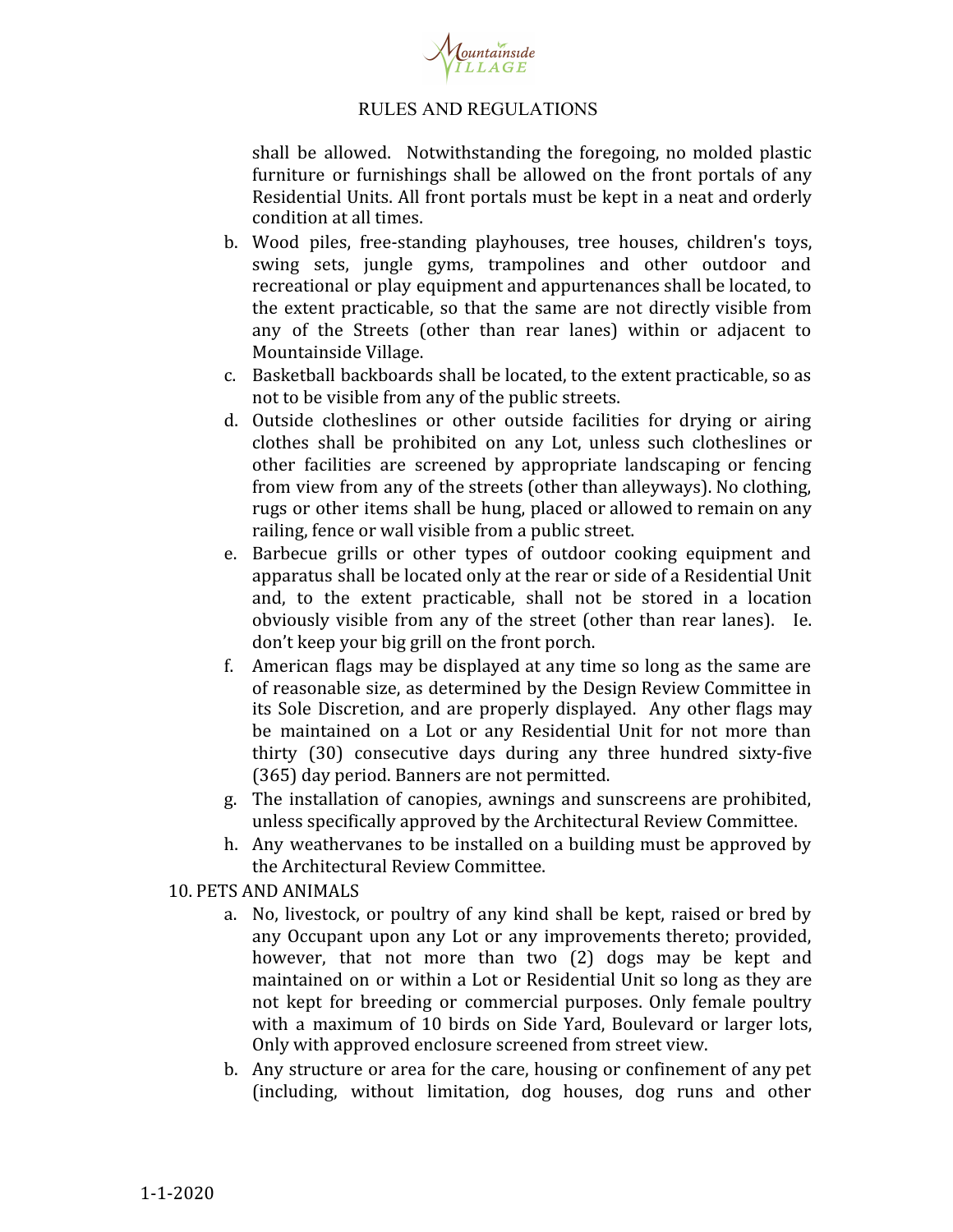

confined areas and spaces), to the extent practicable, shall not be visible from any of the public streets (other than the rear lanes) and shall be sided in materials similar to the house and of a size approved by the Design Review Committee.

- c. Dogs shall not be allowed to roam unattended within Mountainside Village; all pets must be kept and maintained within either the Residential Unit or building situated on a Lot or within fenced or walled areas on a Lot, as approved by the Design Review Committee. Pets shall not be permitted to leave excrement on the Lot of any other Owner, on or within the right-of-way of any of the Common Roads or on or within any portion of the Neighborhood Commons, and the Owner of such pet shall immediately remove and properly dispose of the same. Each Owner shall be liable to the Neighborhood Association for the costs of repairing any damage to the Neighborhood Commons caused by the pet of such Owner or Occupant.
- d. Notwithstanding anything provided herein to the contrary, to the extent any Owner or Occupant violates any of the laws, statutes, ordinances, rules or regulations of any applicable governmental authority with respect to any pets or other animals maintained by such Owner or Occupant on or within or upon any Lot or any improvements thereto or within any other portion of Mountainside Village, then enforcement of such laws, statutes, ordinances, rules and regulations shall be solely by the applicable governmental authority and not the Neighborhood Association. The Teton County, Idaho Pet Ordinances shall be followed. A photo of an offending dog may be submitted to a designated reperesentative of the Mountainside Village POA for follow-up on upholding the pet policies outlined herein.
- e. No pet shall be allowed to make an unreasonable amount of noise or become a nuisance. The POA, acting through the Board, may from time to time and at any time adopt additional regulations concerning the type and size of pets, including, specifically, the right to prohibit certain breeds or types of dogs which may create any actual or perceived danger or fear for other Owners or Occupants and their family members. Furthermore, the Association may, in its discretion, require that all pets be registered with the Neighborhood Association, that a one-time registration fee and photographs of pets may be requested for each pet as part of registration of pets.
- f. To the extent any violation of any of the terms and provisions of these regulations are not timely and properly remedied by an Owner or Occupant within two (2) days following delivery of written notice of such violation by the POA to such Owner or Occupant, then, notwithstanding anything provided to the contrary in these Rules and Regulations, The Community Operating Agreement and the Book of Operating Principles, the Neighborhood Association in enforcing the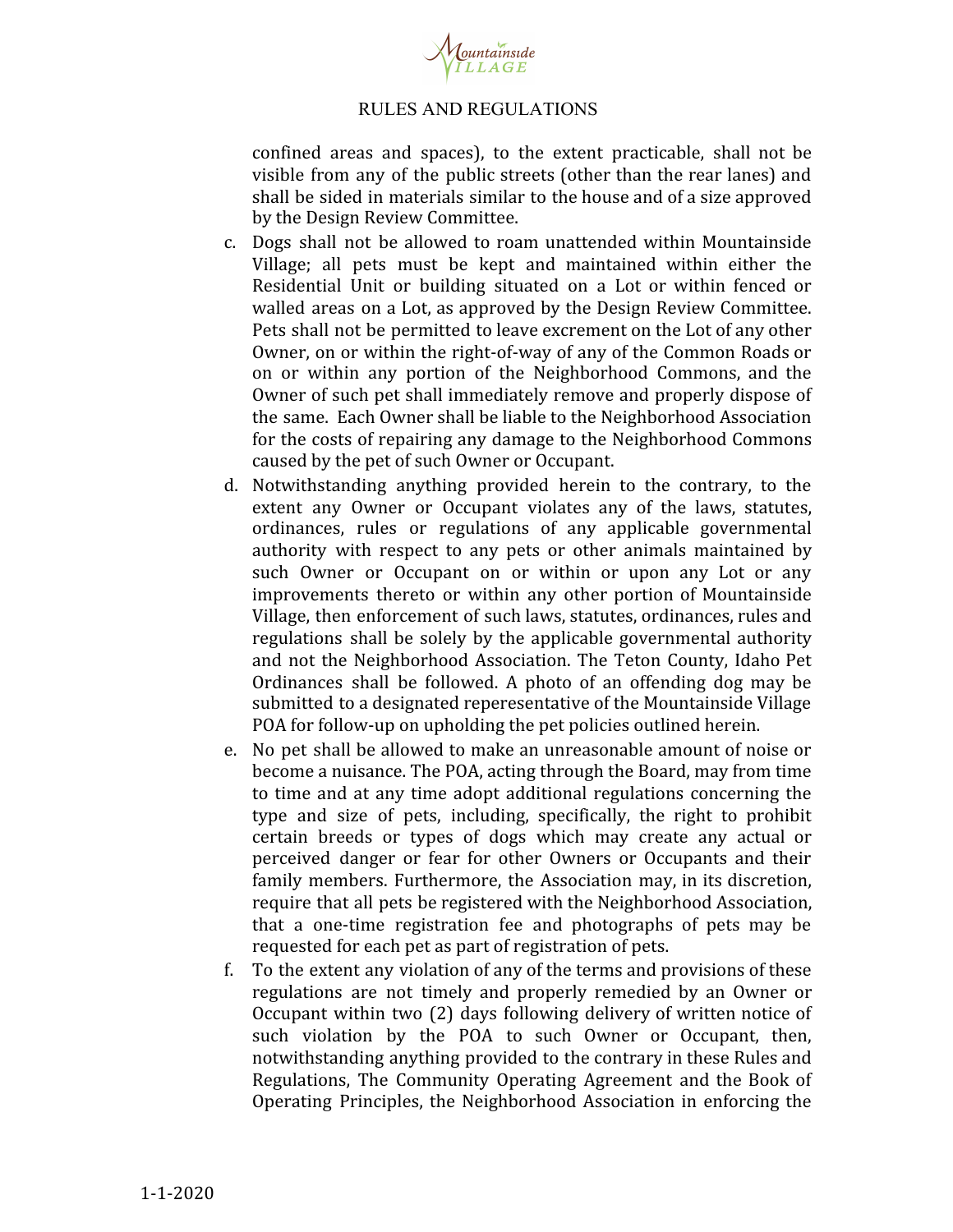

terms and provisions of these regulations shall have the right to exercise any and all legal and equitable remedies available to the Association or any of the other rights and, all costs and expenses incurred by the Association in connection with such enforcement shall be paid by the violator and, if such violator is an Occupant, the Owner of the Lot on which the Occupant resides shall be jointly and severally liable for payment of such costs and expenses.

## 11. TRASH, RUBBISH AND NUISANCES.

- a. No trash, garbage, rubbish or debris of any kind shall be dumped, placed or permitted to accumulate upon any portion of Mountainside Village nor shall any nuisance or odors be permitted to exist or operate upon or arise from any Lot or any improvements which would render any portion thereof unsanitary, unsightly, offensive or detrimental to persons using, occupying or owning any other Lots within Mountainside Village or any other real property in close proximity to Mountainside Village. Noxious or offensive activities shall not be conducted on any Lot or any improvements thereto or in any part of the Neighborhood Commons, and each Owner and Occupant shall refrain from any act or use of a Lot or any improvements thereto which could cause disorderly, unsightly or unkempt conditions, result in the cancellation of or increase in insurance coverage or premiums for any portion of Mountainside Village or be in violation of any applicable governmental regulations. Without limiting the generality of the foregoing, no exterior horns, whistles, bells or other sound devices (other than speakers which do not create a nuisance or a sound level which becomes an annoyance to the Owners or Occupants of any adjacent Lots), other than security and fire alarm devices used exclusively for such purposes, shall be located, used or placed upon any Lot or the improvements thereto or other portion of Mountainside Village without the prior written consent of the Architectural Review Committee; provided, however, that the foregoing shall not apply to the use of any of the foregoing devices within any of the recreational areas, if any, which constitute part of the Neighborhood Commons or within the Village Center. Any Owner or Occupant who dumps, places or allows trash or debris to accumulate on the Lot or on any other portion of Mountainside Village shall be liable to the Neighborhood Association for all costs incurred by the Neighborhood Association to remove the same.
- b. Any materials that may become windblown litter must be contained.
- c. Trash, garbage and any other refuse or waste shall not be kept on any Lot except in sanitary containers or garbage compactor units. Trash containers shall be game & pet resistant. With respect to all Lots that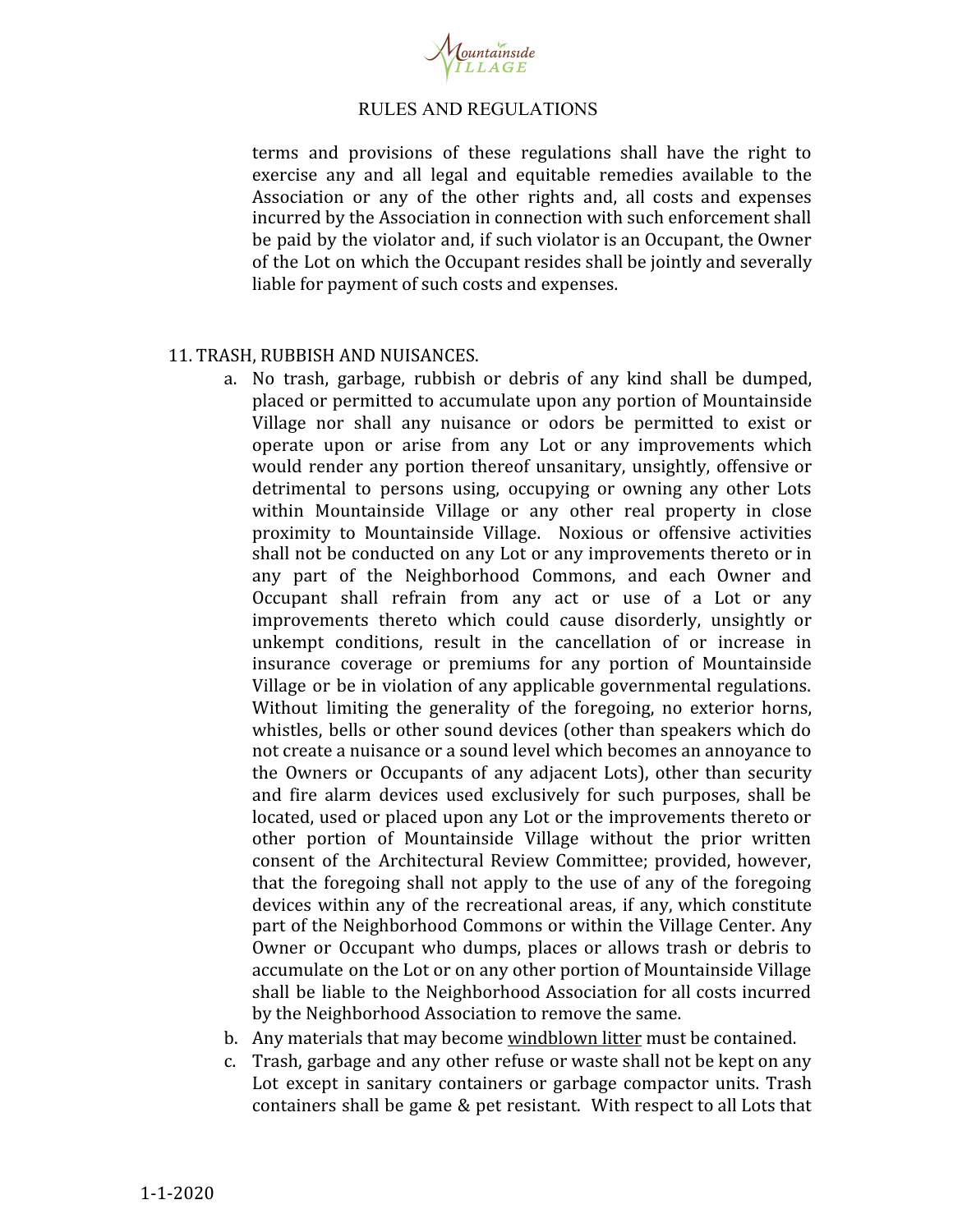

abut alleyways, all trash containers shall be stored inside the garage of such Lot or directly outside of and adjacent to such garage. With respect to all other Lots, trash cans and containers shall at all times be kept at the rear of the Lot or inside a Residential Unit and shall be screened from view from all Common Roads (other than alleyways) and all adjacent Lots by appropriate landscaping or fencing approved by the Architectural Review Committee; provided, however, that trash cans and containers may be moved to the side or front yard of any Lot on trash collection days so long as such trash cans and containers are removed from the front and side yard promptly after trash has been collected.

- d. No outdoor burning of trash, garbage, leaves, wood, shrubbery or other materials shall be permitted on any Lot. Composting and other options are available.
- 12. RECREATIONAL VEHICLES, MACHINERY, EQUIPMENT AND COMMERCIAL VEHICLES.
	- a. Mobile Homes, trucks (other than pick-up trucks) vans (other than mini-vans used solely for passenger uses), motorcycles, motorized bicycles, golf carts, all-terrain vehicles, motorized go-carts, lawnmowers, tractors, tools, construction machinery and equipment of any type or nature, boats and any other type of watercraft, including boat trailers, and any other similar types of vehicles, machinery or equipment (other than bicycles) shall not be permitted, stored or allowed to remain on any Lot unless the same is placed, stored and maintained in a location, accessed by rear lane and generally screened from view from a public street, on such Lot. Neither the Neighborhood Commons nor the Common Roads or common parking lots shall be utilized for the parking or storage of any of the foregoing vehicles, recreational vehicles, machinery or equipment.
	- b. The POA shall have the right at any time and from time to time to adopt rules and regulations with respect to the operation, use or maintenance of Mobile Homes, trucks (other than pick-up trucks) vans (other than mini-vans used solely for passenger uses), motorcycles, motorized bicycles, golf carts, all-terrain vehicles, motorized go-carts, lawnmowers, tractors, tools, construction machinery and equipment of any type or nature, boats and any other type of watercraft, including boat trailers, and any other similar types of vehicles, machinery or equipment within Mountainside Village. No all-terrain vehicles, motorized go-carts or other motorized vehicles, shall be allowed to be operated on any of the streets within Mountainside Village except as needed for construction or landscape maintenance.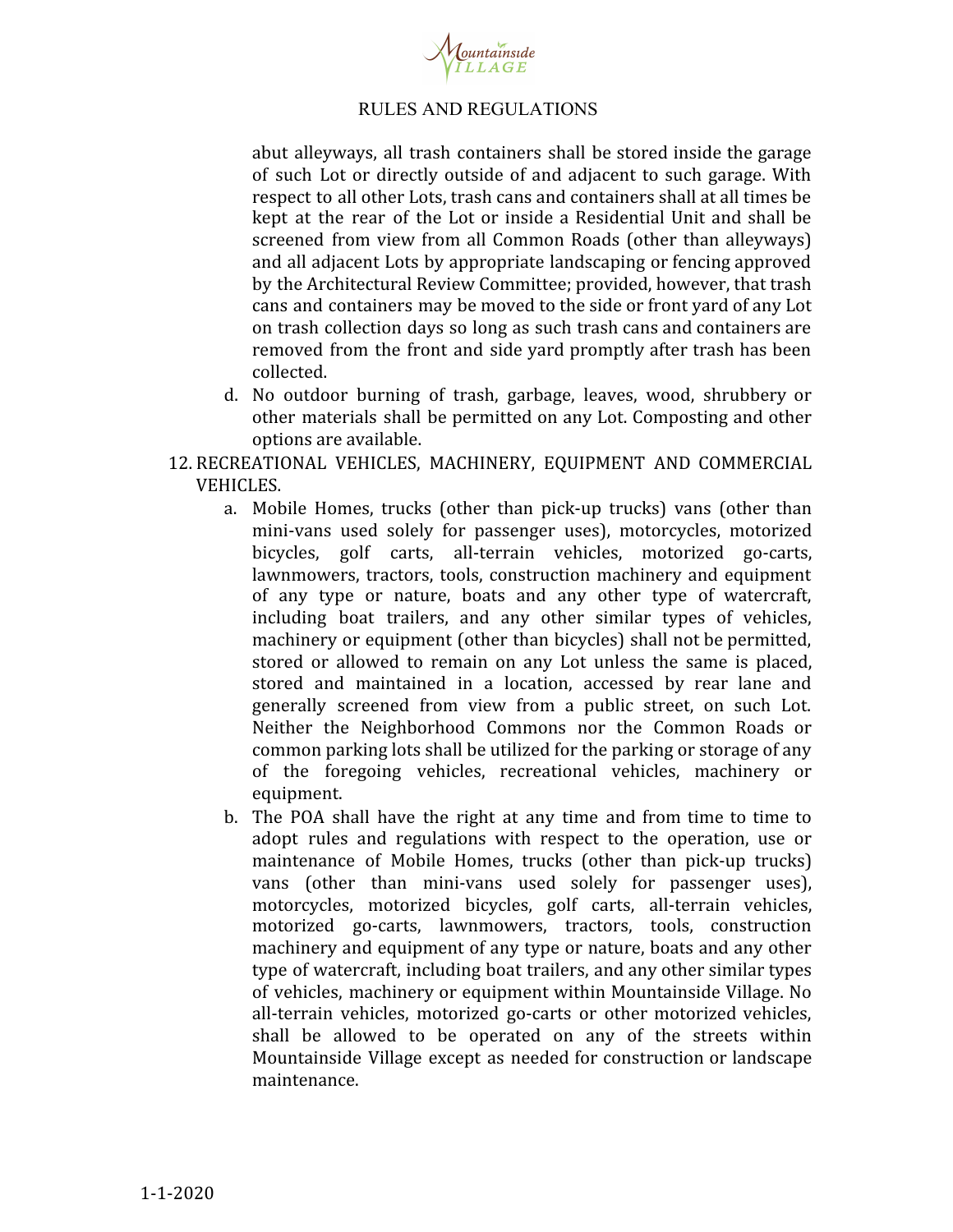

c. Any vehicle that is inoperable shall be immediately removed from Mountainside Village. No Owner or Occupant shall repair or restore any vehicle, machinery or equipment of any kind upon or within any Lot or within any portion of the Neighborhood Commons, except (i) within enclosed garages or workshops or (ii) for emergency repairs and then, only to the extent necessary to enable the immediate movement thereof to a proper repair facility located outside of Mountainside Village. Vehicle parking in non-designated locations is strictly prohibited.

#### 13. SIGNAGE

a. No signs or advertising posters of any kind (other than one (1) "for sale", "sold" or "for rent" sign in size and color designated and authorized by the Architectural Review Committee) shall be maintained or permitted on any Lot or within any windows or on the exterior of improvements to any Lot or elsewhere on any portion of Mountainside Village without the express written permission of the Architectural Review Committee. The Design Review Committee may require that standardized "for sale" signposts be utilized within Mountainside Village and may require that a use fee be paid for the use of such standardized signposts.. The approval of any signs and posters, including, without limitation, political campaign signs and name and address signs, shall be upon such conditions as may from time to time be determined by the Architectural Review Committee, in its Sole Discretion. Notwithstanding the foregoing, the restrictions set forth in this Section 13 shall not be applicable to any signs erected pursuant to Section16(b) below. See the Design Code for additional signage requirements.

## 14. ABOVE OR BELOW GROUND TANKS AND WELLS.

**No exposed above-ground tanks for the storage of fuel or other substances shall be located on any Lot or within any of the Neighborhood Commons. No private water wells may be drilled or maintained and no septic tanks or similar sewage facilities may be installed or maintained on any Lot.** . Any propane tanks 100 gallons or smaller are not required to be buried, but must be visually screened from view & integrate with the house/landscaping plan as required by the Design Review Committee.

a.

## 15. TEMPORARY STRUCTURES

No temporary house, trailer, shack, tent, barn, shed, storage shed, utility building, portable building, stable, poultry house or yard, rabbit hutch, tree house or other outbuilding or structure of any kind, shall be permitted, constructed, installed or allowed to remain on any Lot; provided, however, that the foregoing shall not be deemed to prohibit (a) any detached garages or other buildings which are approved in writing by the Architectural Review Committee, (b) dog houses for not more than two (2) dogs so long as such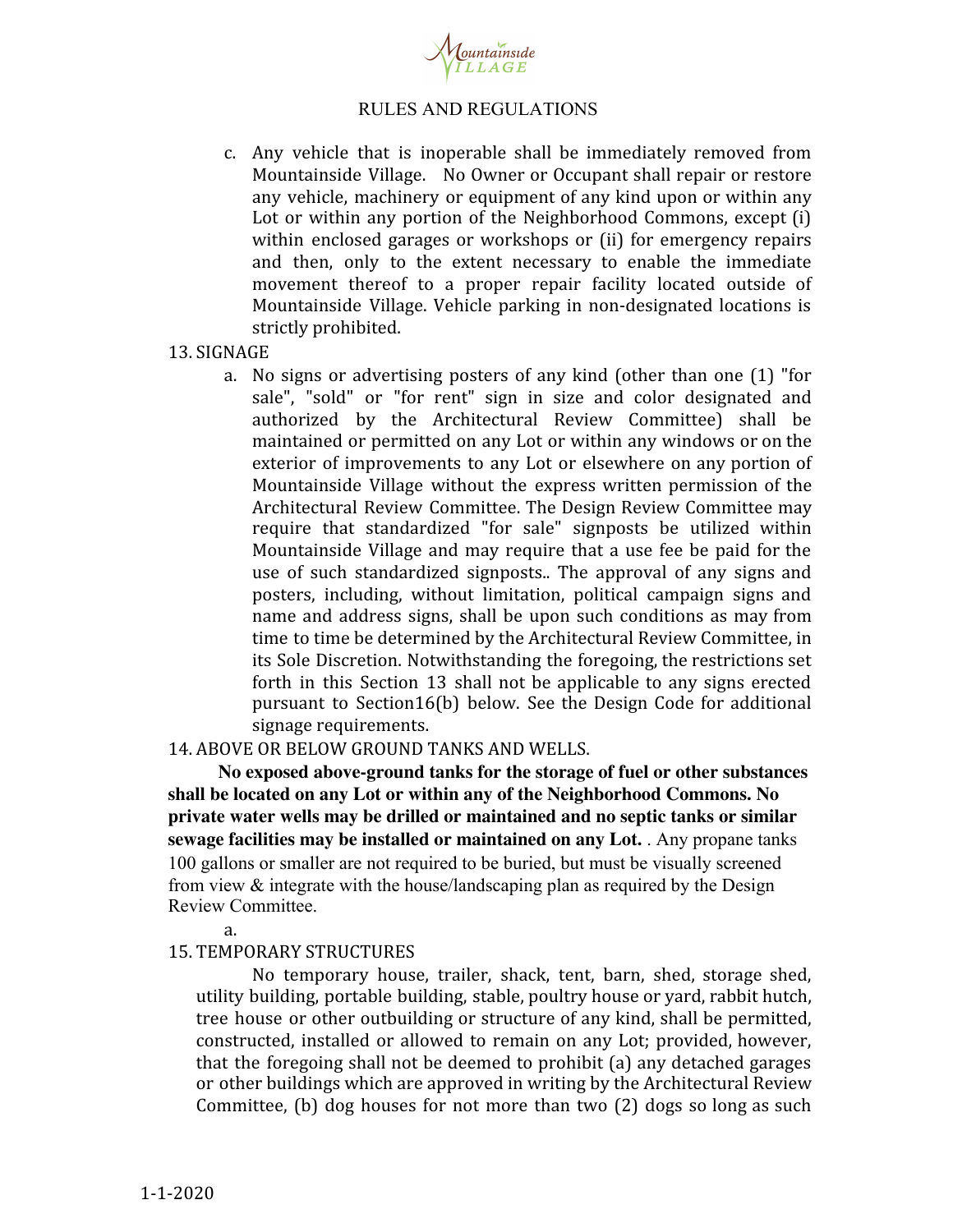

dog houses are visibly screened from view from all Common Roads (other than alleyways) and all adjacent Lots, (c) tree houses which are approved in writing by the Architectural Review Committee, (d) temporary structures for social functions as may be permitted by the Board, including, without limitation, tents, sheds, portable toilets and other outbuildings utilized during any art festivals, craft fairs, street parties or other special events approved by the Board, (e) kiosks, pushcarts or other temporary structures within the Village Center and (f) construction trailers and/or sales offices of the Founder.

## 16. CONSTRUCTION OF IMPROVEMENTS

- a. During the construction of any improvements on a Lot, (i) all portions of such Lot shall be maintained in a clean condition, free of debris and waste material, (ii) all unused construction materials shall be stored, to the extent practicable, out of view from any of the streets and (iii) all construction trash, debris and rubbish on each Lot shall be properly disposed of outside Mountainside Village at least weekly. Used construction materials shall not be burned on- site, and in no event, shall any used construction materials be buried on or beneath any Lot or any other portion of Mountainside Village. No Owner or Occupant shall allow dirt, mud, gravel or other substances to collect or remain on any of the Common Roads. Each Owner and each Owner's contractor, subcontractors, laborers and suppliers shall cause all such dirt, mud, gravel and other substances to be removed from the treads and wheels of all vehicles used in or related to the construction of improvements on a Lot prior to such vehicles traveling on any of the Common Roads. Any materials that may become windblown litter must be contained.
- b. During the initial construction of any improvements to a Lot, one (1) sign, in size and color to be approved by the Design Review Committee, may be posted on a Lot at a height not to exceed five (5) feet from the ground level advertising the Lot or improvements thereon for sale or lease or containing information identifying the architect, contractor or builder of such improvements and the type of structure being built on such Lot. No other signage, banners, flags or advertising posters shall be allowed on any portion of Mountainside Village. No signage shall be attached, nailed or otherwise adhered to any tree.
- c. During the construction of any improvements, construction equipment and the vehicles of all contractors, subcontractors, laborers, material men and suppliers shall (i) not park within any of the Neighborhood Commons (other than the Common Roads), (ii) not interfere with or block vehicular or pedestrian access through and upon the Common Roads or any of the Neighborhood Commons, (iii) not damage trees or other vegetation on such Lot which are to be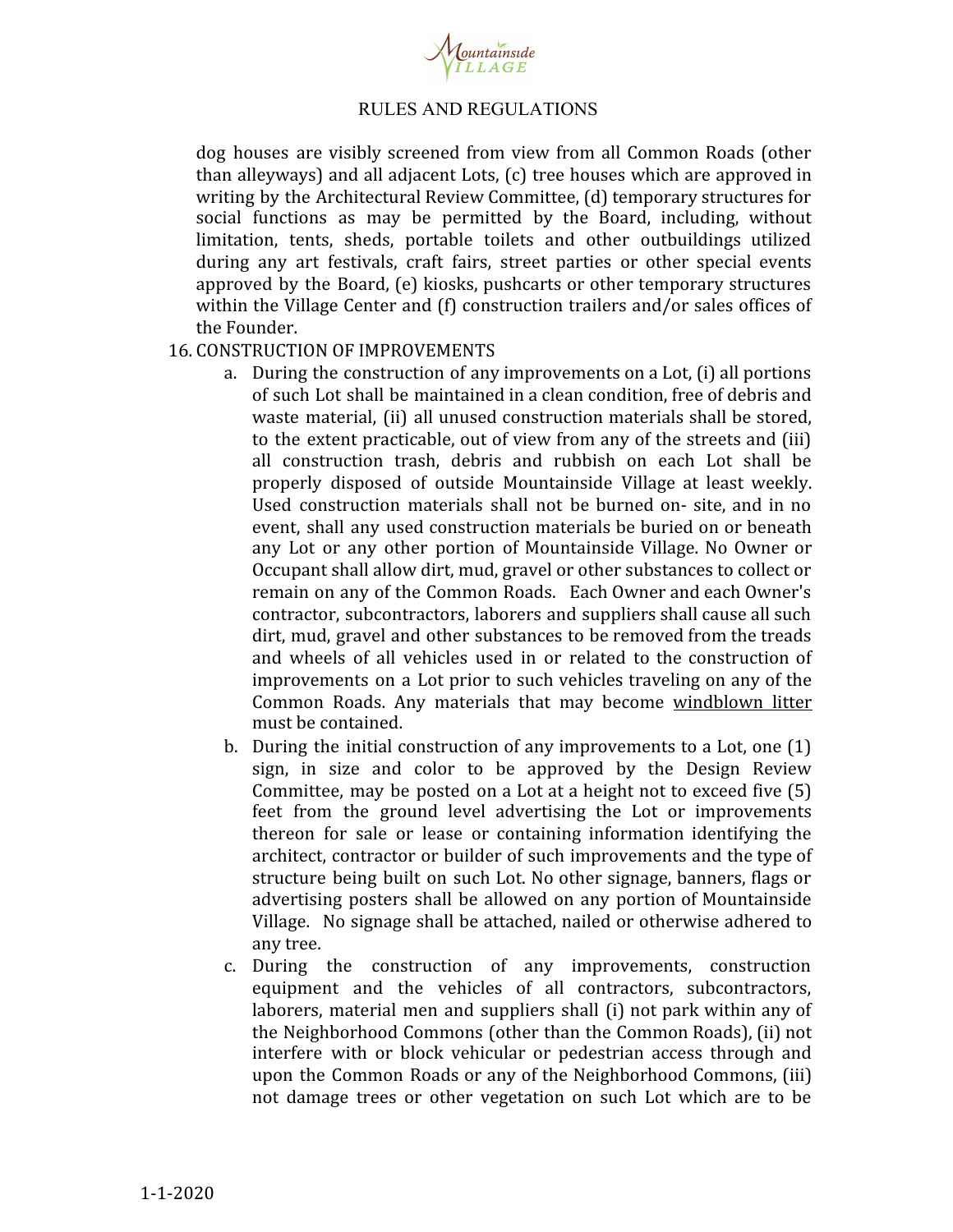

preserved. No construction trucks, equipment or machinery, including any trailers used for the transportation of construction equipment or machinery, shall be parked overnight on any of the Common Roads or any of the Neighborhood Commons. Upon completion of construction of any improvements on any Lot, all construction machinery, tools and equipment, all unused construction materials and all trash, debris and rubbish shall be immediately removed from the Lot and such Lot and all improvements thereto shall be kept and maintained in a clean and uncluttered condition.

- d. All improvements to any Lot shall be constructed in compliance with the Design Code and all applicable governmental regulations. Each Owner shall be solely responsible for obtaining from the appropriate governmental authorities all necessary permits and licenses and otherwise paying all required fees for the construction of any improvements on such Owner's Lot. Each Owner shall also be responsible for strict compliance with the Design Code and all applicable watershed protection, drainage and storm water management, soil erosion and other governmental regulations, both during and after completion of construction of any improvements on such Owner's Lot.
- e. Quiet Hours-Ensure that construction activity, including deliveries and dumpster pulls and excepting interior work not audible to surrounding neighbors or from the street, occurs between 7AM and 7PM on weekdays, between 9AM and 6PM on Saturdays, and between 9AM and 6PM on Sundays. On New Year's Day, Memorial Day, Independence Day, Labor Day, Thanksgiving Day, and Christmas Day work audible to surrounding neighbors is prohibited.
- f.

## 17. WATER FEATURES

Outdoor hot tubs, reflecting ponds, pools, saunas and whirlpools may be constructed, installed and maintained on any Lot but only to the extent that the Design Review Committee has approved the same in writing and the construction of the same satisfy all restrictions and requirements imposed by the Architectural Review Committee with respect thereto. The City of Victor and the Design Review Committee shall have the right to adopt further rules and regulations governing the construction of outdoor water facilities and amenities within Mountainside Village.

## 18. USE AND LEASING OF RESIDENTIAL UNITS

Unless otherwise noted in the "Land Use Plan" and the "Land Use Matrix" Residential Units in the Neighborhood shall be used and occupied only for single- family residential purposes. The leasing or rental of any Residential Unit or Accessory Unit within the Neighborhood shall be authorized subject to the following: (a) the lease must be for the entire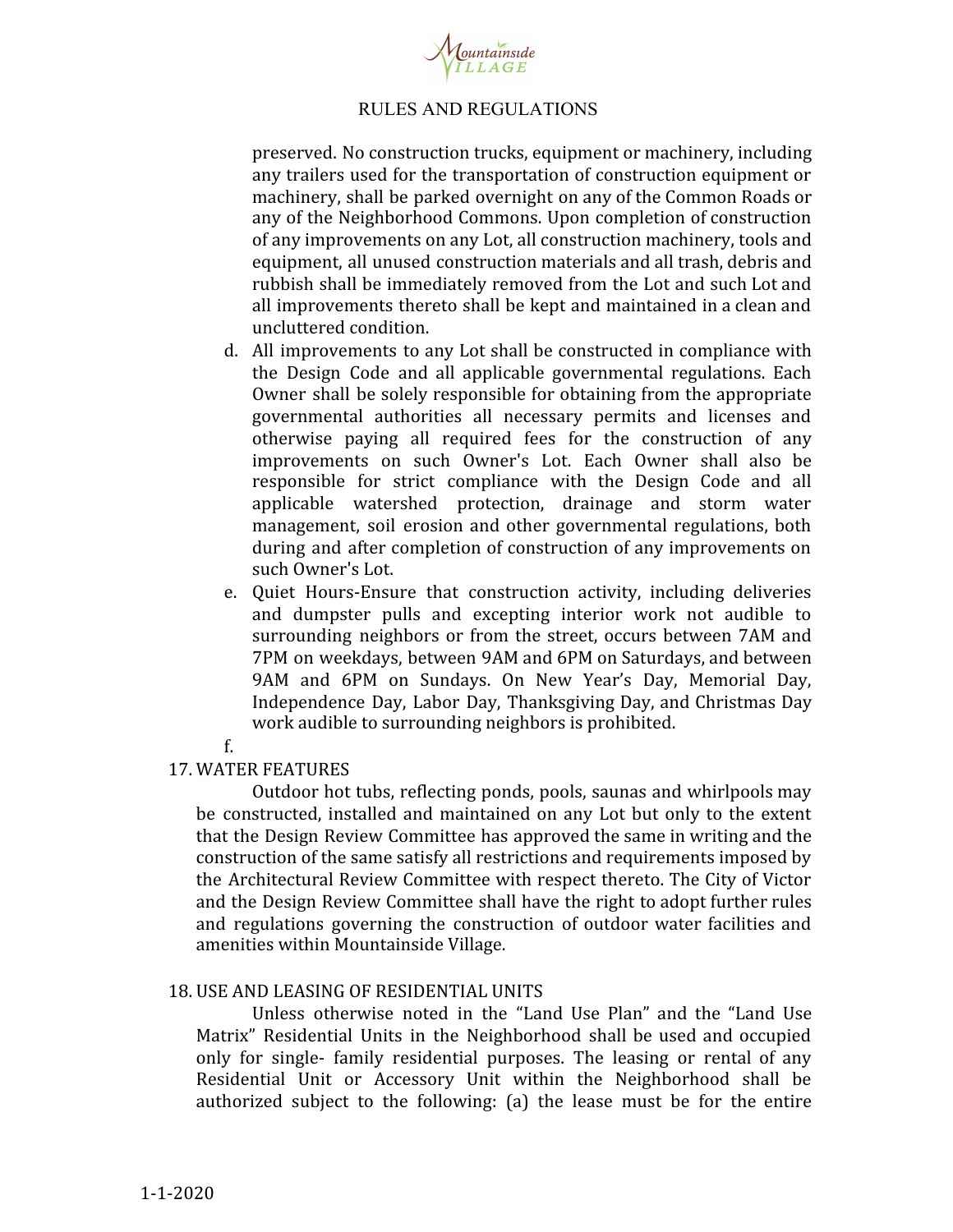

Residential Unit or Accessory Unit, (b) the lease must be for a term of at least one (1) month and (c) all Occupants of such Residential Unit shall at all times comply with the terms and provisions of the Neighborhood Declaration and these Rules and Regulations. The maximum number of persons who may reside in any of the Residential Units located in the Neighborhood shall be equal to the product obtained by multiplying the number of bedrooms situated in such Residential Unit by two (2).

All owners who rent their property, either for long term or short term must fill out the Mountainside VillageShort Term/Long Term Registration form. All owners must have a local Teton County, Idaho property manager, if Owner is not available 24/7. This property manager contact information shall be provided to the POA Administrator.

All short term rental/vacation operators with written permission by the POA Board to operate, shall fill out yearly, an Application for Business License through the City of Victor, and the Mountainside Village Rental Registration form. These two forms shall be submitted yearly to the POA Administrator, along with a \$100 registration fee, by March 1, of each calendar year.

19. BULLETIN BOARDS

Notices or flyers shall be posted only on the village pavilion bulletin boards. They may only be posted by village residents, property owners or businesses. All such postings shall be removed after a maximum of 45 days.

20. COMPLAINTS

Complaints regarding any services or the condition of any portion of Mountainside Village shall be made in writing to the POA.

#### 21. DAMAGE TO PROPERTY

All Owners will be held responsible for the conduct of their immediate family members, guests, tenants, invitees, pets and Occupants while on or within any portion of Mountainside Village and for their adherence to all of these Rules and Regulations. Each Owner shall be responsible and reimburse the Association or third parties as appropriate for any damage to any of the Neighborhood Commons or to the property of any third party caused by such Owner, his/her immediate family members, guests, invitees, pets and any Occupants of the Residential Unit of such Owner.

#### 22. DENIAL OF USE

Each Owner acknowledges and agrees that the use of any of the recreational facilities, which constitute part of the Neighborhood Commons shall be in common with all other Owners and Occupants and all others authorized by the Founder, the Neighborhood Association or the Village Association to use the same; provided, however, that as set forth in the Neighborhood Declaration, any Owner or Occupant who violates any of the terms and provisions of the Neighborhood Declaration, or these Rules and Regulations may, subject to the terms and provisions of the Bylaws involving notice, have any and all use rights relating to such recreational facilities, if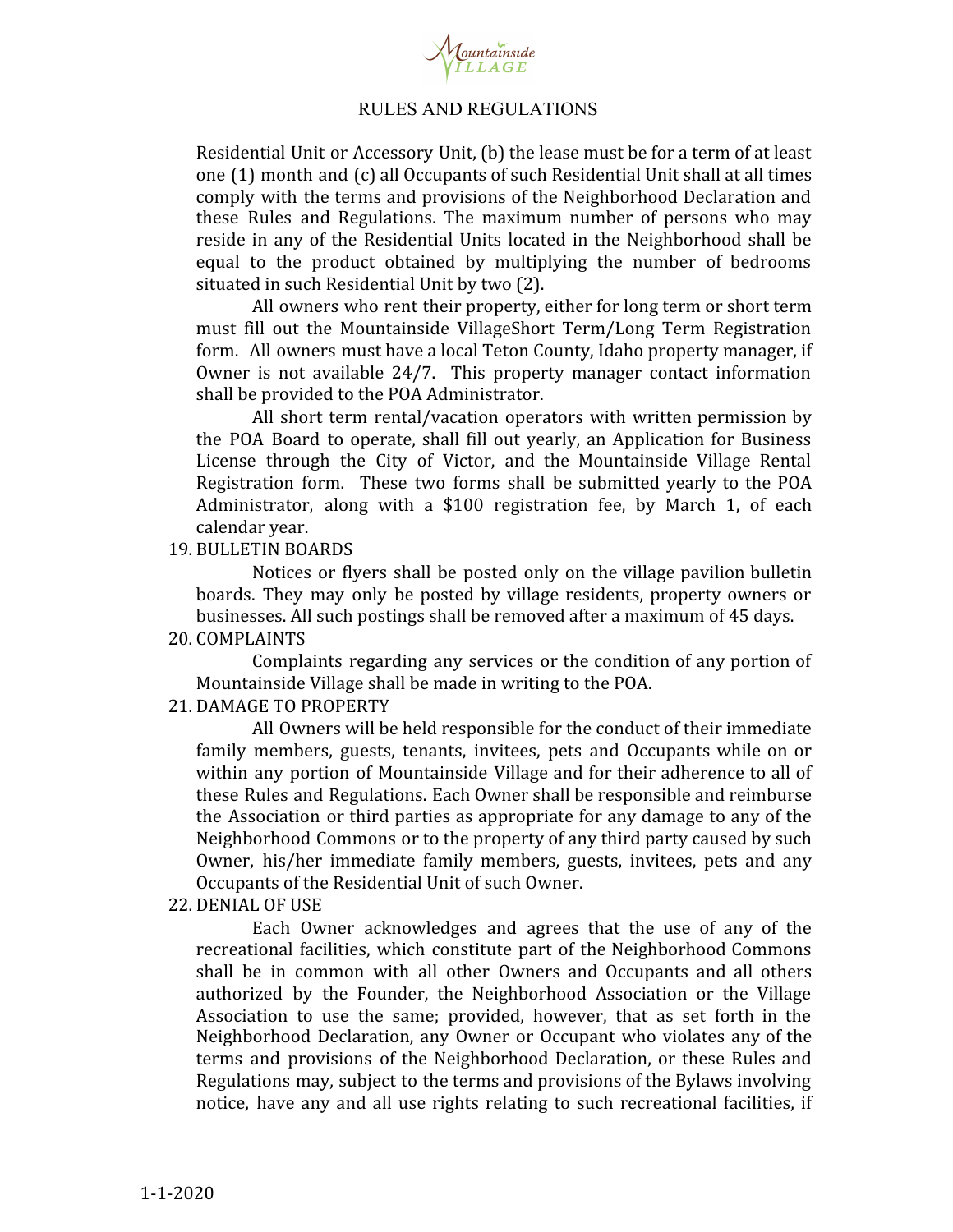

any, suspended or permanently revoked in the manner set forth in the Neighborhood Declaration.

## 23. KEYS

If any key or keys are entrusted by any Owner or Occupant to an employee of the Neighborhood Association whether to any improvements on an Owner's Lot or for any automobile, truck, vehicle or other item of personal property, the acceptance of such key or keys shall be at the sole risk of such Owner and neither the Board nor the Neighborhood Association shall be liable for any injury, loss or damage of any nature, whatsoever, directly or indirectly, resulting there from. Owners are issued one mailbox key. Owners are responsible for replacement of lost keys. The association may be able to replace lot keys for a designated replacement fee.

## 24. FIREARMS

The use or discharge of any firearms within Mountainside Village is prohibited.

## 25. FLAMMABLE AND TOXIC SUBSTANCES

No Owner or Occupant shall at any time bring into or keep on or within any portion of Mountainside Village any flammable, combustible, explosive or other harmful fluids, chemicals or substances or any toxic or hazardous waste or substance except as shall be necessary and appropriate for permitted uses of a Lot or any improvements thereto; provided, however, the foregoing shall not be applicable to the Neighborhood Association in connection with the maintenance and operation of any of Mountainside Village.

# 26. NOISE, RADIOS AND STEREOS.

Noises which are loud enough to be audible inside of neighboring houses with windows closed are prohibited between 10 p.m. and 8:00 a.m. No Owner or Occupant shall play upon or cause to be played upon any musical instrument or otherwise operate or permit to be operated any radio, stereo, compact disk or tape player, television, loudspeaker or other sound amplification device in or upon any Lot or any improvements thereto or any of the Neighborhood Commons if the same shall disturb or annoy any other Owners or Occupants of Mountainside Village, Between the hours of 10:00 p.m. and 8:00 a.m. of the following day, no music or other sounds produced by musical instruments, radios, stereos, compact disk or tape player, televisions, loudspeakers and other sound amplification devices shall be allowed on or within any of the Neighborhood Commons or be allowed to be generated or produced from any Lots or any improvements thereto to the extent such sounds can be heard outside of the improvements on such Lot during such hours. Notwithstanding the foregoing, the above provisions shall not be applicable to special events approved by the Association.

27. LAWNMOWERS AND YARD MAINTENANCE EQUIPMENT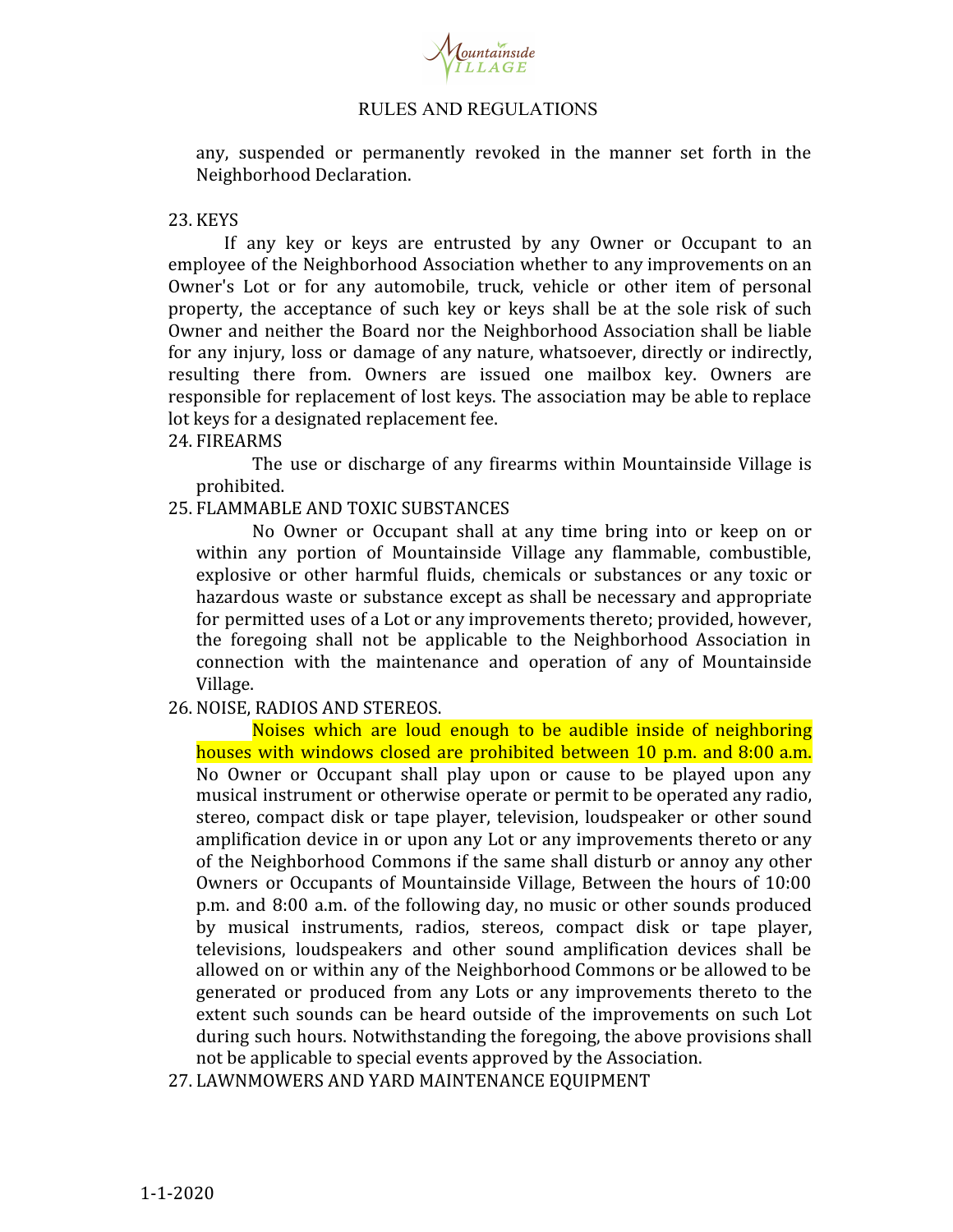

No Owner or Occupant shall operate a lawnmower, edger, trimmer, leaf blower or similar yard maintenance equipment prior to 8:00 a.m. or after dusk. No gasoline- powered leaf blowers shall be operated at any time within Mountainside Village provided.

## 28. OBSTRUCTIONS

No walkways, sidewalks, entrances or streets within Mountainside Village shall be obstructed or encumbered or used for any purposes other than ingress or egress nor shall such areas be used for the storage of any personal property. Any personal property (other than vehicles) of an Owner or Occupant must be stored within (inside) the improvements situated on a Lot.

#### 29. SPECIAL EVENTS

No Owner or Occupant may use the Neighborhood Commons for any event or gathering unless they first obtain a special events permit from the POA at least ten (10) days in advance of such use. The Neighborhood Association may approve or disapprove such request for a special events permit in its Sole Discretion.

## 30. ADDITIONAL REGULATIONS

In addition to the restrictions set forth in these Rules and Regulations, (a) the Design Review Committee shall have the right, in its Sole Discretion, from time to time and at any time to adopt, modify and amend the Design Code in order to impose such other, further or different requirements or restrictions which shall be binding on all Owners, Lots and all improvements thereto, including the adoption of additional or more specific requirements and restrictions governing the improvement and use of any Lot, and (b) the Board shall have the right from time to time and at any time to adopt, modify and amend these Rules and Regulations in such a manner as the Board, in its Sole Discretion, determines to be appropriate, which modifications and amendments to these Rules and Regulations shall be binding on all Owners and all Lots.

## 31. EXCLUSION OF THE FOUNDER

Notwithstanding anything provided herein to the contrary, the Rules and Regulations shall not be applicable to the Founder, its agents, employees or contractors or to Lots owned by the Founder.

## 32. VARIANCES OF THE RULES AND REGULATIONS

The Neighborhood Association Board of Directors may, at its option, grant variances from the Rules and Regulations if the Neighborhood Association Board of Directors determines (i) that reasonable justification for the variance exists based upon applicable surrounding circumstances including, but not limited to, existing topographical or landscape conditions and architectural merit; and (ii) the variance proposed will not have any substantial adverse effect on the Owners or Mountainside Village. All applications for variances must be submitted to the POA Board of Directors in writing, along with a variance review fee to be determined by the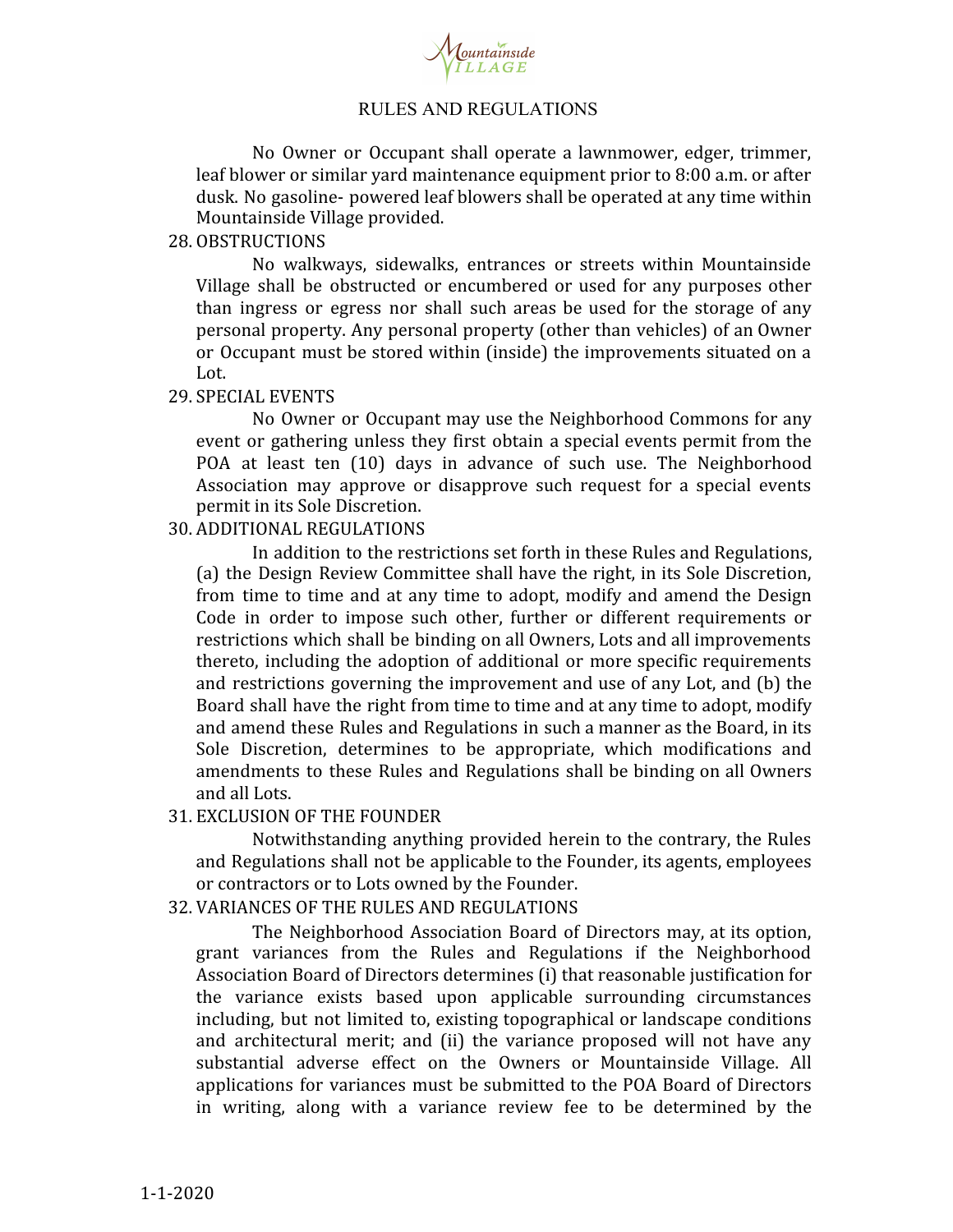

Neighborhood Association Board of Directors, which may be based upon the complexity of the variance request. The fee imposed by the Neighborhood Association Board of Directors shall be related to the cost of reviewing the variance request, providing notice of the same and any other costs attributable to the review procedure. Upon receipt of the variance request and the applicable fee, the Neighborhood Association Board of Directors shall initially determine to either: (i) reject the variance request; or (ii) grant preliminary approval of the variance request. If the Neighborhood Association Board of Directors preliminarily approves the request, then notice of the variance request shall be sent to all Members of the Neighborhood Association. Recipients of such notice must submit their objections, if any, in writing to the Neighborhood Association Board of Directors within ten (10) days of the sending of such notice. If the Neighborhood Association Board of Directors receives written objections to the variance request within the ten (10) day period, it shall set a meeting to further review the variance request and objections thereto and provide at least ten (10) days advance notice of such meeting to the objecting parties. Approval of a particular variance does not constitute a precedent for other variance applications. Such requests may be denied by the Neighborhood Association Board of Directors if it determines that differing surrounding circumstances or adverse effects apply, or if it determines that a previously granted variance has adverse impacts that it subsequently deems substantial. The members of the Neighborhood Association Board of Directors will change from time to time and may have differing opinions on the justification for and adverse effects from previously granted variances. Furthermore, members of the Neighborhood Association Board of Directors who approved granting a previous variance request may, after reviewing the impacts of that variance, subsequently change their opinion on the justification for and adverse effects from the previously granted variance. Such members of the Neighborhood Association Board of Directors shall not be bound by the granting of a previous variance to grant similar, subsequent variance requests, and no Owner shall be entitled to rely on a previously granted variance as a precedent for granting a similar, subsequent variance request.

# 33. ENFORCEMENT AND REMEDIES

a. In the event any of the provisions of these Rules and Regulations are breached or are not otherwise being complied with in all aspects by any Owner or Occupant or the respective family members, guests, invitees, agents, employees or contractors of any Owner or Occupant, then, the POA or the Design Review Committee shall each have the right, at their option, to (i) enjoin such violation or noncompliance and/or (ii) through their designated agents, employees, representatives and independent contractors, enter upon such Lot or any improvements thereto, and take all action necessary to extinguish or correct such violation or breach.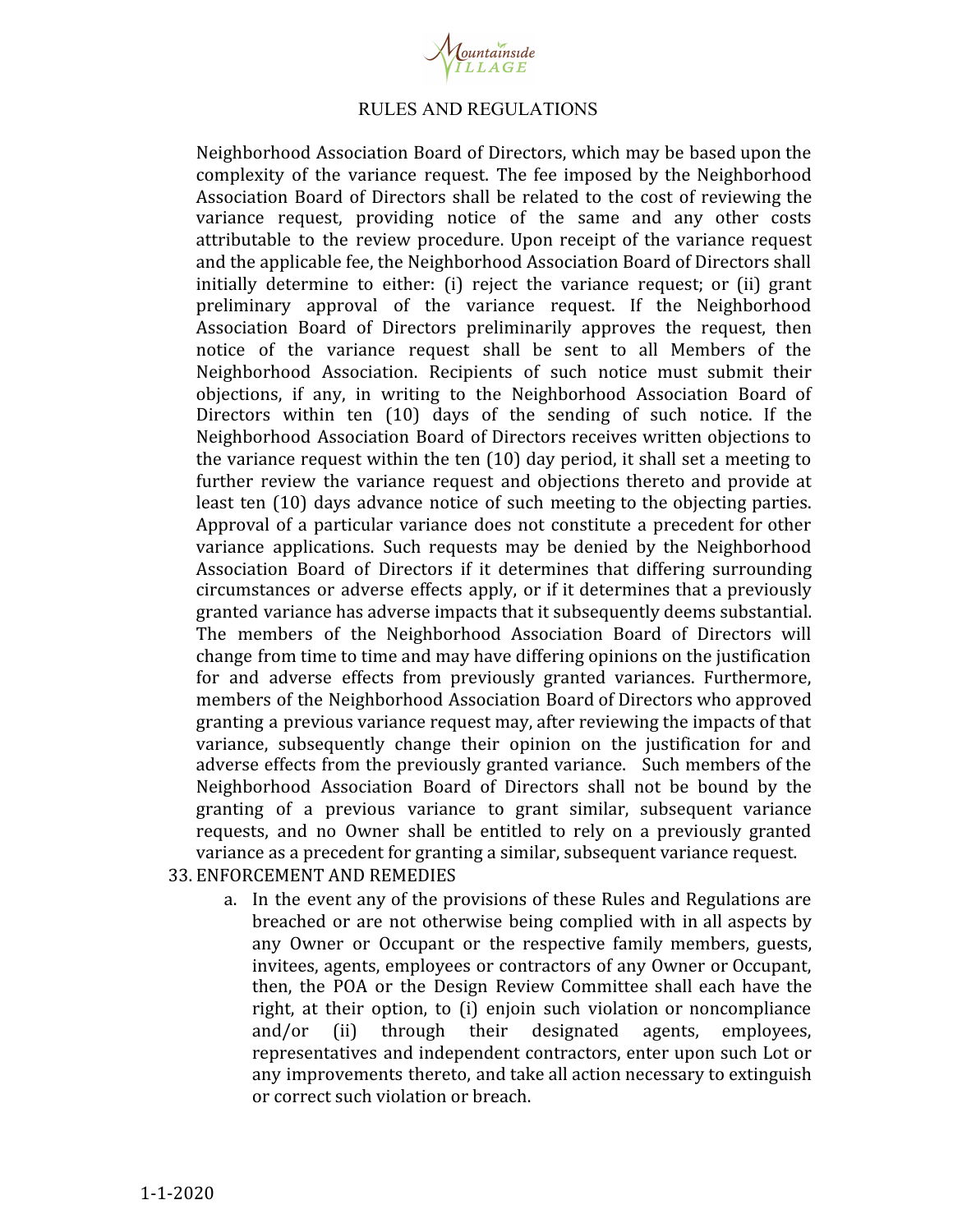

b. All costs and expenses incurred by the Design Review Committee or the Neighborhood Association in enforcing any of the provisions of these Rules and Regulations, including, without limitation, reasonable attorneys' fees, court costs, costs and expenses of witnesses, engineers, architects, designers, land planners and any other persons involved in the correction of any noncompliance or the removal of such violation or in any judicial proceeding, together with any other costs or expenses incurred by the Architectural Review Committee or the Neighborhood Association in connection therewith, shall be paid by such Owner who has violated or breached any of the provisions of these Rules and Regulations, shall constitute an Individual Lot Assessment to such Owner pursuant to the terms and provisions of the Neighborhood Declaration and, if the same is not paid when due, shall be subject to the other rights and remedies provided in the Neighborhood Declaration. Notwithstanding anything provided herein to the contrary, the rights and remedies of the Architectural Review Committee or the Neighborhood Association set forth in these Rules and Regulations shall not be deemed exclusive of any other rights and remedies which the Architectural Review Committee or the Neighborhood Association may exercise at law or in equity or any other rights and remedies specified in the Neighborhood Declaration.

#### 34. MISCELLANEOUS

Mountainside Village is a private community. The Neighborhood Commons, including, without limitation, the parks, are private and are provided for the use and enjoyment of all Owners and Occupants and their respective guests. Mountainside Village is not a gated community and therefore is open to public access on public streets. The use of any of the Neighborhood Commons by the general public is subject to these Rules and Regulations and any other rules and regulations adopted from time to time by the Board and should be monitored by all Owners and Occupants. No loitering, littering, soliciting, disturbances or abuse of the quiet enjoyment of the neighborhood of Mountainside Village by the general public will be allowed.

#### **DEFINITIONS**

The following definitions apply wherever the capitalized terms appear in these Rules and Regulations. Additional terms, which apply only to one article or section, will be defined as they appear.

A. MOUNTAINSIDE VILLAGE. " Mountainside Village" is all of the property subject to the Mountainside Village Master Development Plan. However,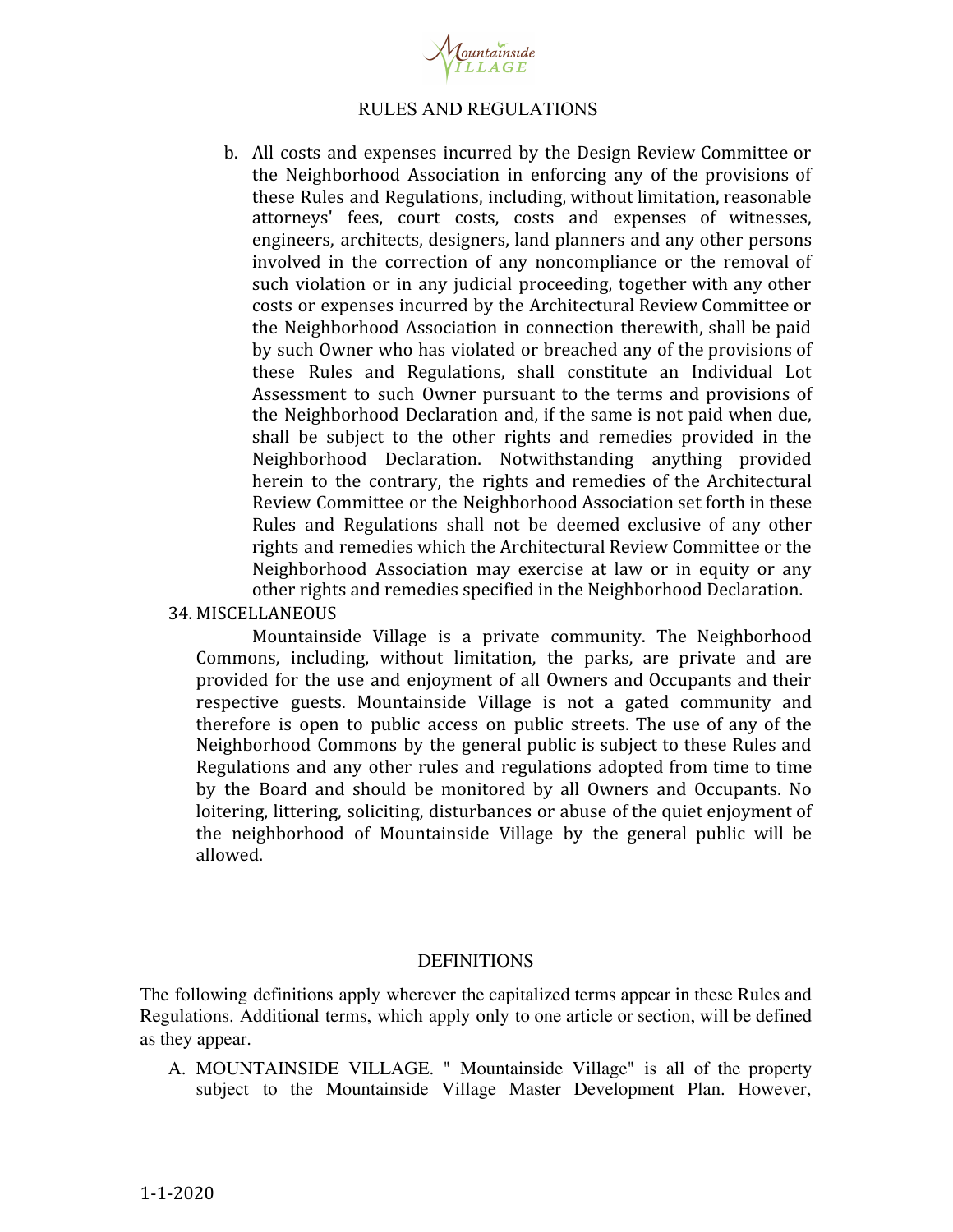

additional land may be added in accordance with Community Operating Agreement and the Book of Operating Principles.

- B. DESIGN REVIEW COMMITTEE. The "Design Review Committee" is the panel established by the Community Operating agreement to administer the Mountainside Village Design Code.
- C. ASSESSMENTS. "Assessments" is the collective term for POA dues as outlined in the Community Operating Agreement
- D. BOARD. The "Board" is the Board of Directors of the Neighborhood Association.
- E. BYLAWS. The "Bylaws" are the Bylaws of the Property Owners Association.
- F. PUBLIC STREETS, COMMON LANES. "Streets" are the public streets within and adjacent to Mountainside Village designated on the Plat (and any subsequent plat) which are located in a public right of way dedicated to the City of Victor. "Rear lanes" are the rear lanes located within Mountainside Village designated on the Plat (and any subsequent plat), or as specifically conveyed to the Neighborhood Association or the Village Center Association, which are intended for automobile traffic. All streets, roads, alleyways, lanes and footpaths shall be part of the Commons unless accepted for public dedication by a governmental entity.
- G. COMMONS. The "Commons" comprise all real property within Mountainside Village, except those areas designated on the Plat (and any subsequent Plat) as Lots, and future phases/unplatted areas. Provided however, that upon the recording of any plat containing any portion of future/unplatted areas as designated on the master plan all such areas shall be included in the Commons, except those areas shown as Lots. Open space, streets, alleyways, parks and parking areas within Mountainside Village are all part of the Commons. The Commons also include any improvements on that real property, all utilities, utility easements and other easement rights or personal property, and any other property of any type specifically designated as Commons. Subject to any needed governmental approvals, the Neighborhood Association may approve trails, recreational areas and gardens in the open space.
- H. DESIGN CODE. As established by the Book of Operating Principals, the "Design Code" establishes the plan for the development of Mountainside Village through its regulation of land use, architecture and environment. The Design Code does not need to be recorded to be effective but shall be available from the Architectural Review Committee.
- I. FOUNDER. The "Founder" is Mountainside Inc., an Idaho company, its successors and assigns. The Founder may also be an Owner for so long as the Founder is record owner of any Lot.
- J. LOT. A "Lot" is the smallest parcel of land that may be separately conveyed within the Neighborhood. Ordinarily, Lots are designated as numbered, separately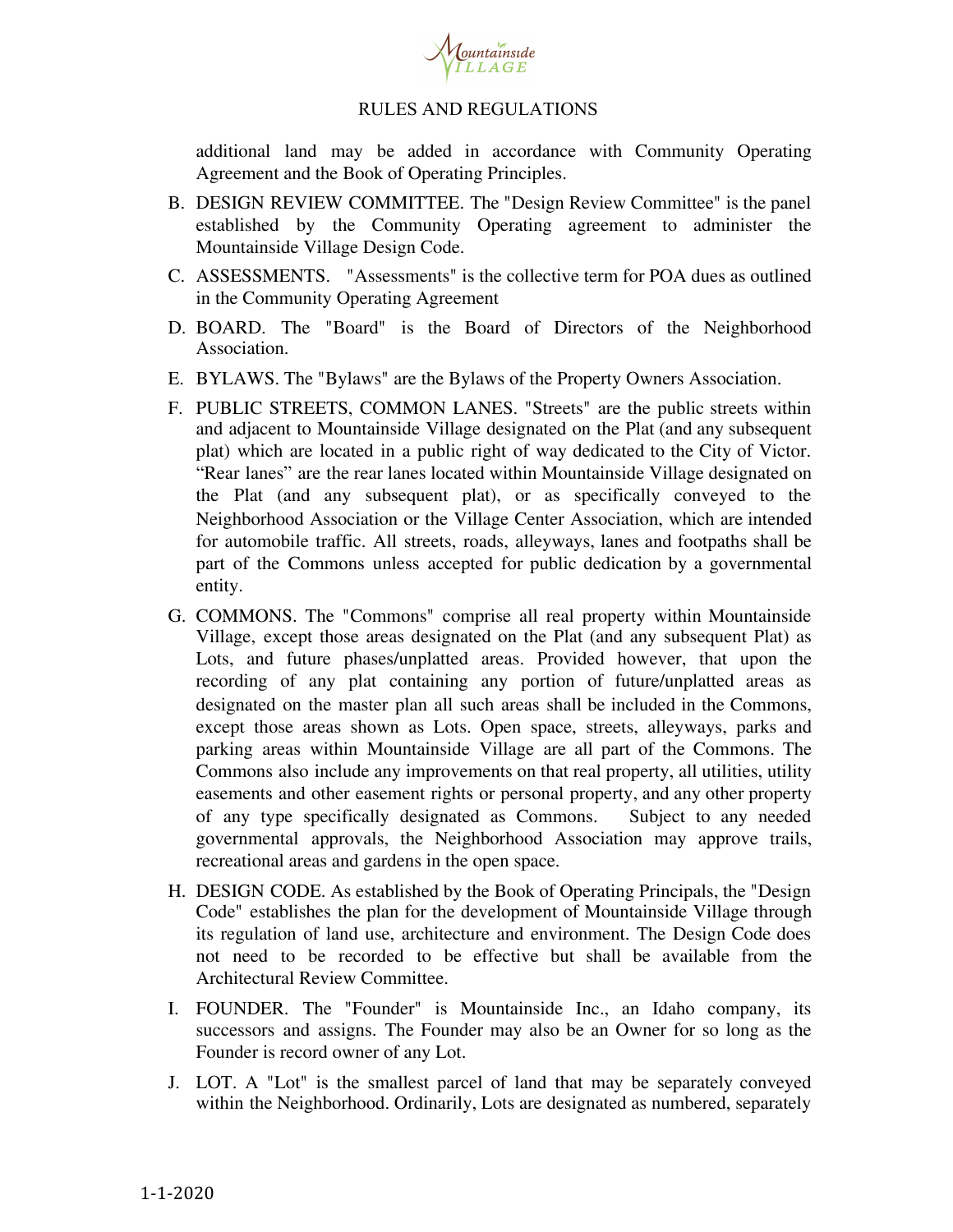

identifiable Lots on the recorded Plat. Once improved, the Lot includes any buildings or other permanent improvements. Each condominium unit shall be considered a Lot; if a portion of the building has not been declared into condominium ownership, that portion of the building shall be considered an additional Lot. The Founder may redefine Lots it owns by dividing or combining Lots or portions of Lots or adjusting the boundary of a Lot.

- K. MOBILE HOMES. The term "Mobile Homes" shall mean structures constructed off-site that are used for residential or business purposes, whether of a temporary or permanent nature, and shall be deemed to include trailers, campers, mobile homes, motor homes, manufactured homes or any structure that is not in conformance with current building codes. Temporary construction trailers may be used by contractors during construction if approved in writing by the Founder or the Town Architect, but in no event used any longer than twelve (12) consecutive months.
- L. BOOK OF OPERARATING PRINCIPLES and COMMUNITY OPERATING AGREEMENT. A recorded as instrument # recorded in the records of Teton County Idaho, as amended from time to time.
- M. MASTER DEVELOPMENT PLAN. The "Master Development Plan" is the plan for the development of the Master Development Plan Area, which has received all applicable governmental approvals. The Master Development Plan is subject to change and may be modified by applicable governmental approvals.
- N. MASTER DEVELOPMENT PLAN AREA. The "Master Development Plan Area" comprises approximately 125 acres, which is that property encompassed by the annexation plat Prepared for Mountainside Village
- O. MEMBER. Each Owner is a "Member" of the Neighborhood Association, as provided in Chapter x of the Neighborhood Declaration. Furthermore, pursuant to Chapter x of the Village Center Declaration, each Owner of a Residential Unit within the Village Center as defined therein is also a Member.
- P. NEIGHBORHOOD. The "Neighborhood" is the property that is subject to the Neighborhood Declaration, plus any additional property added by Supplemental Declaration.
- Q. NEIGHBORHOOD COMMONS. The "Neighborhood Commons" comprise all Commons located within the Neighborhood.
- R. PROPERTY OWNERS ASSOCIATION (POA) (Association). The "Property Owners Association" is the Mountainside Village Property Owners Association designated on the Plat (and any subsequent plat) Homeowners Association, , an Idaho nonprofit corporation, its successors and assigns. The POA, whose Members are the Owners, is responsible for maintaining the Neighborhood and the Commons. Roads throughout Mountainside Village designated on the Plat (and any subsequent plat).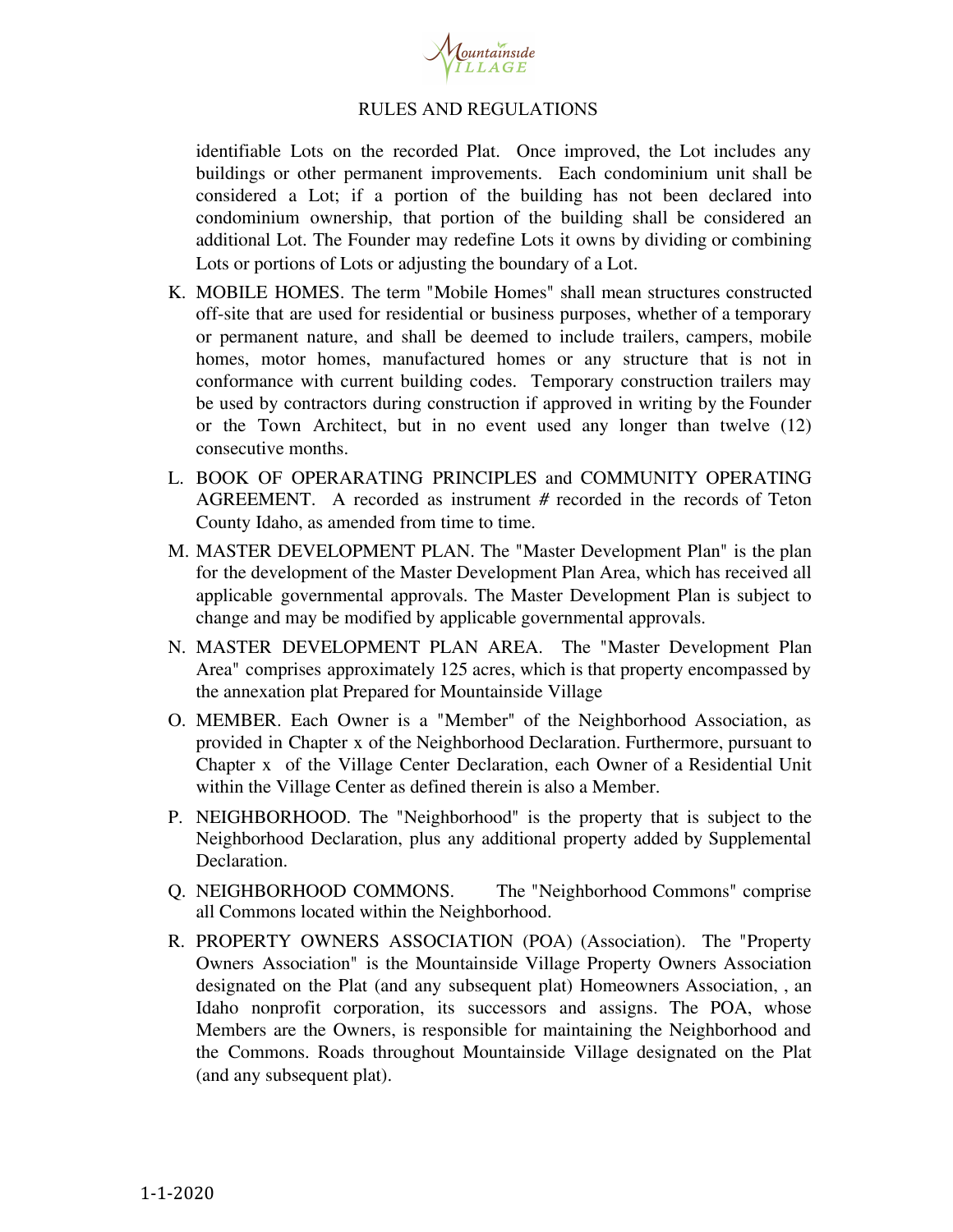

- S. OCCUPANT. An "Occupant" is any resident or permitted tenant of any length of time at any address within the Neighborhood.
- T. OWNER. An "Owner" is the record owner, whether one or more persons or entities, of the fee simple title to any Lot within the Neighborhood. Owners shall not include those having such interest merely as security for the performance of an obligation.
- U. PLAT. The "Plat" is Phase  $1 \& 2$  of that property platted as Mountainside Village designated on the Plat (and any subsequent plat), in the records of Teton County Idaho and Phase IB of that property platted as Mountainside Village recorded in Plat.
- V. RESIDENTIAL UNIT. A "Residential Unit" is any separate dwelling and ordinarily includes a kitchen. A Residential Unit shall include a detached single-family home, townhouse or other attached dwelling (such as each half of a duplex unit), an apartment or condominium unit, and a residential dwelling within a mixed-use building. Unless the Association determines that such definition is inappropriate for the purposes of the Community Operating Agreement or The Book of Operating Principals, the definition of Residential Unit shall be consistent with the definition.
- W. SOLE DISCRETION. The term "Sole Discretion" means the sole and uncontrolled discretion, the exercise of which does not require a reason or justification, of the designated person or entity having such discretion.
- X. STUDIO. A "Studio" shall mean a dwelling unit for occupancy only by owners or employees, in a commercial space, other than the Residential Unit of a live/work unit as shown on the Master Development Plan.
- Y. VILLAGE CENTER. The "Village Center" is the mixed-use and commercial portion of Mountainside Village and is subject to a separate Village Center Declaration.
- Z. VILLAGE CENTER ASSOCIATION. The "Village Center Association" is the Mountainside Village Village Center Association, Inc., a New Mexico non-profit corporation, its successors and assigns. The Village Center Association, whose Members are the Owners of Lots solely within the Village Center, is responsible for maintaining the Village Center. The Village Center Association may also enforce the Village Center Declaration.
- AA.VILLAGE CENTER GREEN. The "Village Center Green" comprise all Commons located within the Village Center.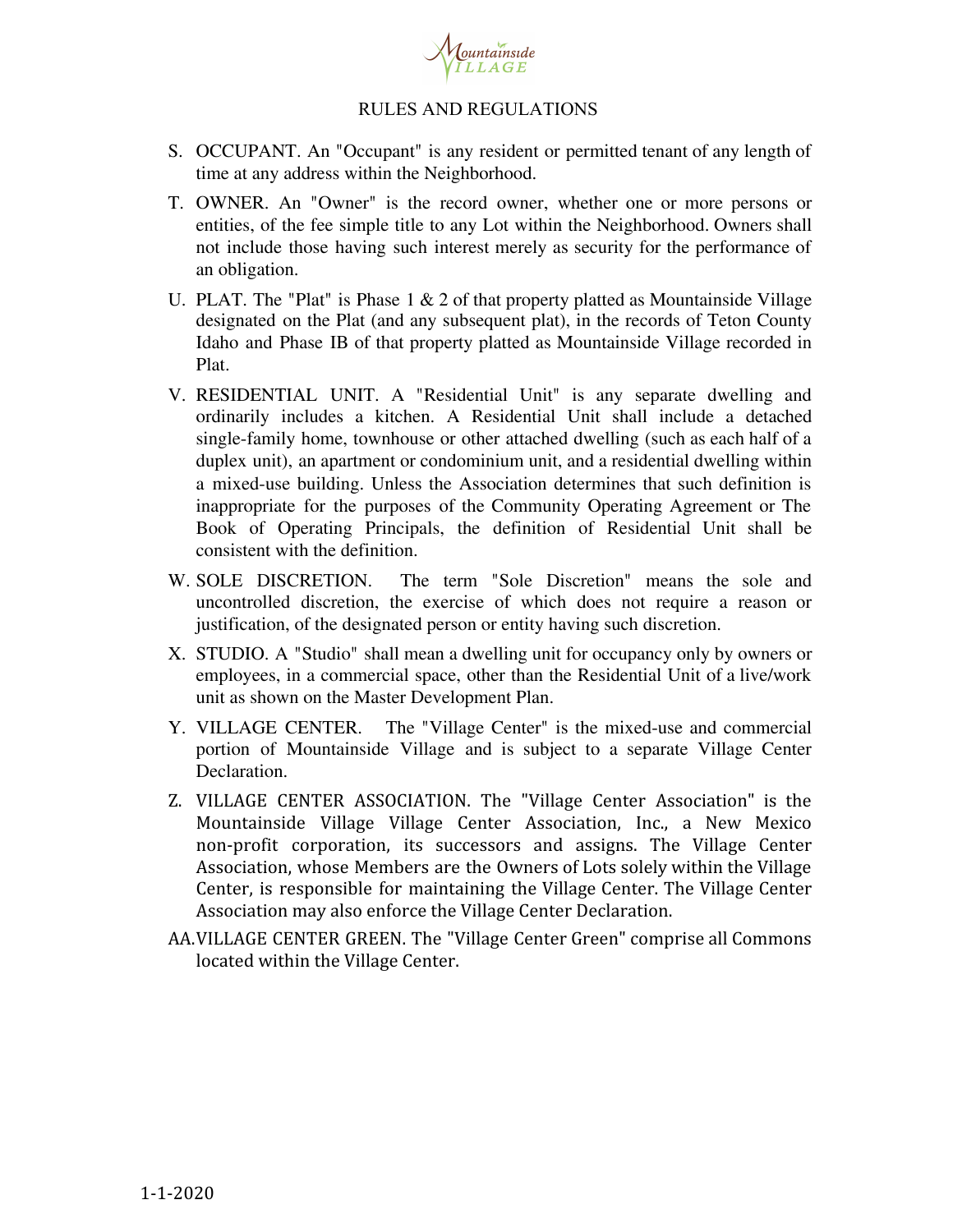

# Rules and Regulations Enforcement

#### **Purpose**

Our Covenants exist in order to create and guarantee a certain standard of living enjoyable to all. In rare cases, Homeowners (or their Tenants) do not adhere to the Rules and Regulations, or other requirements, specified in the Covenants, Conditions & Restrictions. While the Board shall make every attempt to work with the Homeowners and Tenants who are violating the rules, it may occasionally be necessary for the Board to exercise it's duly authorized power on the behalf of the Association's Homeowners to take action in the form of fines and/or other penalties, as outlined below, against Homeowners for their continuing violations of the rules.

#### **Offenses**

There are Two (2) classes of offense recognized by the board.

#### Single Occurrence Offense

Single Occurrence Offenses are those violations that are action oriented, have the ability to be immediately corrected, and are repeatable.

Example 1: A vehicle is parked in the rear alley overnight.

This parking offense represents a specific action taken by a resident, they have the ability to immediately correct it, and yet, they may repeat the offense in the future.

Example 2: A pet is running loose in the community.

This pet offense represents the failure of a resident to take specific action, they have the ability to immediately correct it, and yet, they may repeat the offense in the future. Ongoing Offense

An Ongoing Offense is a violation that is static in nature, requires time and effort to correct, and typically, once resolved, is not repeated. Example 1: A unapproved satellite dish is placed in the front yard.

This offense is static (involves no direct action/inaction) will require time to correct, and, once corrected will most likely not be repeated.

Example 2: An inappropriate modification has been made to a unit or it's fencing, without approval by the Design Review Committee.

This offense is static (involves no direct action/inaction) will require time to correct, and, once corrected will most likely not be repeated.

## Single Occurrence Offenses and Fines

The board shall, upon recognizing the 1st occurrence of any Single Occurrence Offense, notify the resident, in writing, of the offense, and direct that the resident take whatever action may be necessary to keep the offense from being repeated.

Fines will be assessed for any reoccurrence of the offense. Single Occurrence Offenses will be cited on a "per offense/per occurrence" basis at a rate of \$25.00 per offense/per occurrence.

Example 1: Using the parking example from above, the resident continues to park in the alley overnight, instead of parking in a designated parking spot.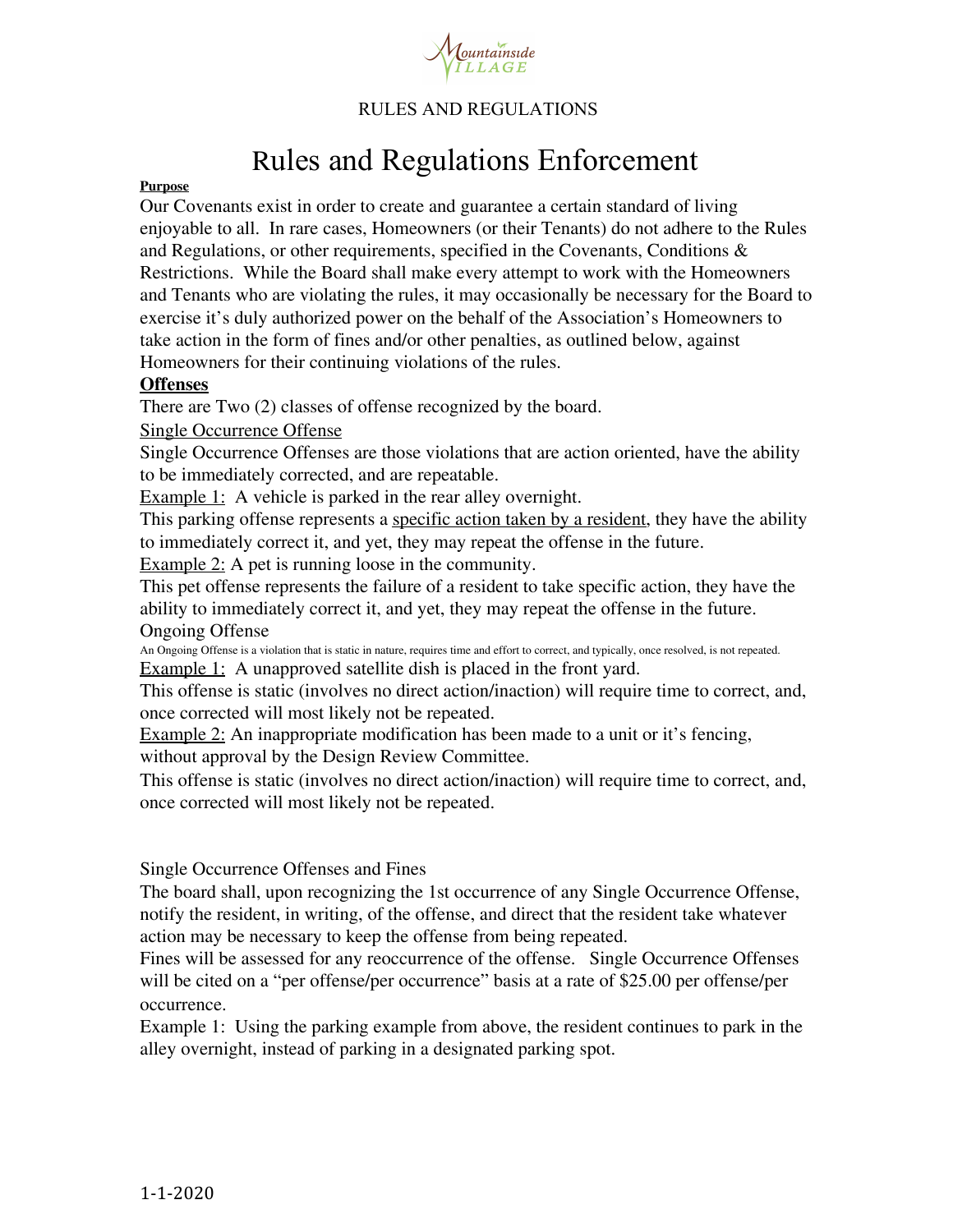

This resident shall be fined \$25.00 for each time they park outside the garage. This represents a singular offense with multiple occurrences. For example, should the resident park outside the garage for five days, then the resident would be fined  $5 \times $25 = $125$ . Example 2: Using the pet example from above, a pet is running loose, the owner regains control of the pet, but the next day while walking the pet, fails to pick up the pet waste. This resident shall be fined \$25.00 for the occurrence of a loose pet, and fined \$25.00 for failing to pick up after their pet for a total of \$50. This represents multiple offenses with singular occurrences. Again, if these violations should reoccur then the pet owner will be fined for each occurrence.

(A resident may dispute their fine. See "Disputing a Fine" below.)

#### **Ongoing Offenses and Fines**

Upon becoming aware of an Ongoing Offense, the board will notify the Resident by means of a warning letter/demand for abatement. By means of this letter, the Homeowner is instructed to correct the problem within a reasonable time, as deemed by the Board, or provide a reasonable explanation to the Board why correction of the problem is not possible within that time. If not corrected, or reasonably explained within the specified period of time, the Board may choose to assess a fine.

The warning letter shall specify:

• The violation and date the warning letter is sent.

• The action required to abate the violation.

• A time period, not less than (10) days, during which the violation may be abated without further sanction.

• A time period, not less than (30) days, during which the Homeowner may dispute the offense.

(A resident may dispute their fine. See "Disputing a Fine" below.)

If the violation continues past the time period allowed in the Warning Letter, or if the same or similar type of violation occurs, the Board shall assess a \$25.00 fine to the Resident.

## (30) Days/ 2nd Offense

If the violation remains uncorrected (30) days beyond the assessment of a fine, it will be considered to be a 2nd Offense. A 2nd Offense, either by a reoccurrence of the violation, or by the (30) day rule, will carry an additional fine of \$50.00, for a total of \$75 being assessed for the violation at this stage.

(60) Days/ 3rd Offense

If the violation remains uncorrected (30) days beyond the 2nd offense fine, it will be considered to be a 3rd Offense.

A 3rd Offense, either by a reoccurrence of the violation, or by the (30) day rule, will carry an additional fine of \$100.00, for a total of \$175 being assessed for the violation at this stage.

(90) Days/ 4th Offense

If the violation remains uncorrected (30) days beyond the 3rd offense fine, it will be considered to be a 4th Offense.

A 4th Offense, either by a reoccurrence of the violation, or by the (30) day rule, will carry an additional fine of \$200.00, for a total of \$375 being assessed for the violation at this stage.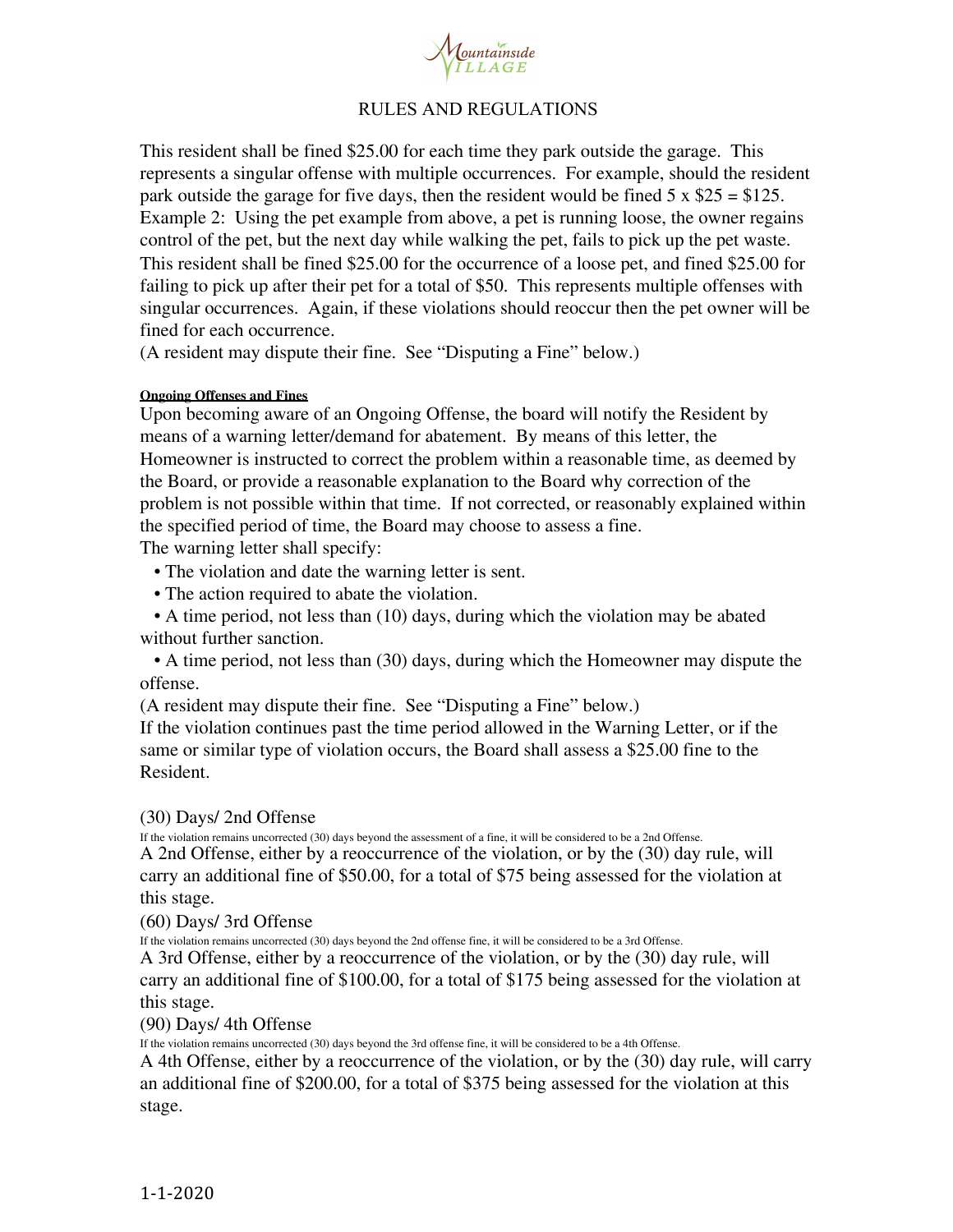

Upon the designation of a 4th offense, the Board may exercise it's authority under the Covenants, Conditions & Restrictions, and take corrective action. All expenses for the corrective action will be assessed to the Homeowner, and subject to the terms stated in both "Payment Schedule" and "Delinquency/Failure to Pay", below.

Example 1: A landscaping violation has remained uncorrected for (90) days beyond the designated period allowed for abatement. This would qualify as a 4th Offense. The Board may contract with a landscape contractor to enter the courtyard and make the necessary changes to the landscaping to correct the violation. A special assessment will then be made against the Homeowner to cover the expenses of the landscaping required to correct the violation, which will be in addition to the fines that have already been assessed against the Homeowner for lack of compliance.

#### **Disputing an Offense**

Residents may dispute an offense by responding to the Board in writing within the specified time noted in their warning letter.

Upon receipt of written notice of a dispute, the Board will invite the Resident to appear before the Board at their next, regularly scheduled meeting. Residents will be given an opportunity to present their position, and the Board will take the matter under advisement, and render a decision to vacate, modify or enforce the fine or penalty. Decisions will be rendered by the Board within 30 days of the meeting. All decisions are binding.

Should the Board render a decision to enforce the fine or penalty, the first fine of \$25.00 will be assessed at that time. Additionally, the assessment of additional fines for the ongoing offense will continue to follow the 2nd, 3rd and 4th offense guidelines as outlined in the "Ongoing Offenses and Fines" section of this document. The day count for the ongoing offenses will start from the date the Board renders the decision to enforce the fine or penalty.

Failure or refusal to appear will vacate any dispute, and the Board will proceed as outlined in the "Ongoing Offenses and Fines" section of this document.

Payment Schedule

Single Occurrence Offense

Offenses will be cited on a "per offense/per occurrence" basis at a rate of \$25.00 per offense/per occurrence.

Each fine will be due and payable within (30) days from the date of notice.

Fines unpaid after (30) days from the date of notice shall double. That is, if a fine of \$25 should go unpaid after (30) days from the date of notice, that fine automatically becomes a fine of \$50. The doubling of the fine will occur for each fine that is assessed and goes unpaid.

# Ongoing Offense

Fines will be assessed as outlined in the "Ongoing Offenses and Fines" section of this document.

Each fine will be due and payable within (30) days from the date of notice. Delinquency/Failure to Pay

Past due balances over (30) days shall accrue interest at a rate of 18% apr.